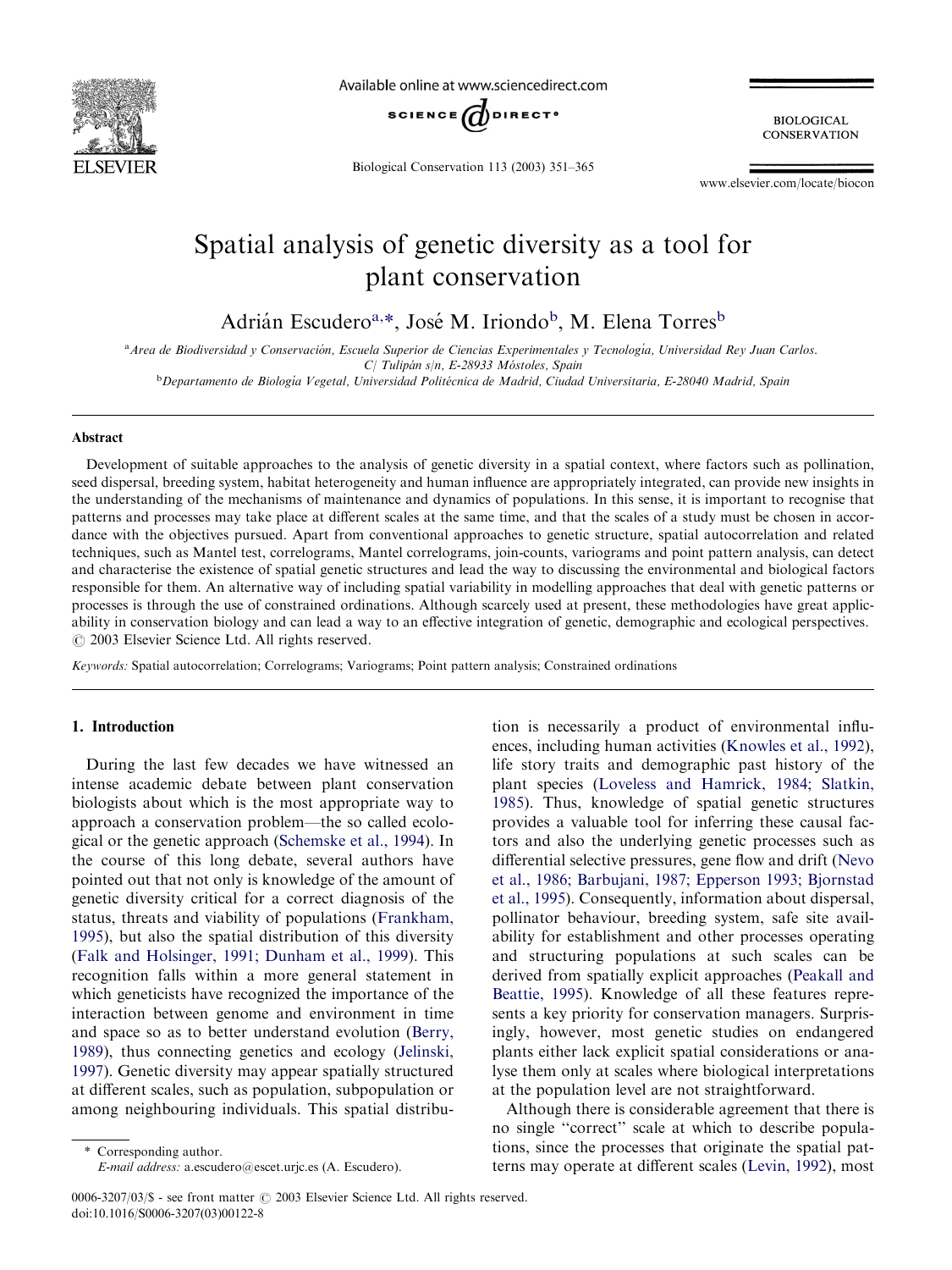of the available numerical methods used in population genetics have been applied at medium and large scales (population or larger geographical approaches). The spatial association of environmental and genetic variables [\(Hedrick, 1986](#page-12-0)) and the spatial patterning of plant genetic diversity ([Heywood, 1991](#page-12-0)) have been extensively studied at these medium or large scales. However, abundant evidence has been reported in which plant populations exhibit genetic micro-differentiation, spatially closer individuals being genetically more alike than individuals at some distance [\(Sokal et al., 1989;](#page-14-0) [Epperson 1993\)](#page-14-0). Even at extremely fine scales, spatial genetic structures have been detected in some plant populations [\(Turkington and Harper, 1979; Epperson](#page-14-0) [and Clegg, 1986; Wagner et al., 1991; Tani et al., 1998\)](#page-14-0), although, in other cases, random or near random distributions have been found [\(Waser, 1987; Epperson and](#page-14-0) [Allard, 1989; Leonardi et al., 1995](#page-14-0)). Therefore, the challenge that arises when studying the genetic structure of populations of rare plants is not only choosing the scale of description, but rather recognising that change may be taking place at several scales at the same time [\(McCue et al., 1996](#page-13-0)).

There is an urgent need to integrate the knowledge derived from genetic, demographic and ecological approaches to species conservation in order to be able to formulate management strategies that take into account all the different considerations. Spatial analysis techniques are a meeting point for all these three approaches and thereby progress on this direction is likely to facilitate a much sought comprehensive and integrated outlook in conservation biology.

## 2. Objectives

The purpose of this work is to present methods that can be applied to the study of spatial genetic structures in endangered plants, both at broad and narrow scales, and that may be helpful in interpreting key biological processes which affect the viability of the populations. A second matter which is also posed is the treatment of genetic spatial variability in the context of hypothesis testing and its use as a tool in conservation biology.

Traditionally genetic concerns have been put on one side when developing conservation strategies or are included as vague rules of thumb in recovery plans that usually have not been satisfactorily tested [\(Fleishnan et](#page-12-0) [al., 2001\)](#page-12-0). Nowadays, we are realising that empirical assessment of genetic variability is essential for a successful management of endangered plants [\(Fenster and](#page-12-0) [Dudash, 1994; Knapp and Rice, 1996\)](#page-12-0). Some of the specific issues in which spatial genetic knowledge may be crucial for plant conservation are the improvement of sampling strategies for seed stocks—ex situ conservation—and for decision-making on which populations should be protected or about the area size necessary for the conservation of a particular population [\(Maki and Yahara, 1997; Chung et al., 1998\)](#page-13-0). Other aspects that can be added to this list are the development of viable strategies for the establishment of corridor populations, the reintroduction of extirpated populations or the foundation of new ones ([Pavlik et](#page-13-0) [al., 1993; Helenurm and Parsons, 1997\)](#page-13-0), the design and development of breeding programs (inbreeding versus outbreeding depression balance) [\(Williams and Ham](#page-14-0)[rick, 1996\)](#page-14-0) or, finally, the evaluation of the implications of habitat fragmentation scenarios for species conservation [\(Young and Brown, 1996\)](#page-14-0).

We do not intend to go too deeply into the debate about the capability of spatial analysis techniques to infer processes in population genetics (see [Slatkin and](#page-13-0) [Arter, 1991](#page-13-0)) but are interested in their value as management tools in plant conservation. In this sense, these authors recognised the interest of such type of techniques in exploratory analysis that can be useful in suggesting hypotheses which can be furtherly tested. Furthermore, spatial analysis techniques, such as autocorrelation methods, may be useful to draw inferences about underlying genetic processes of interest in conservation such as migration, dispersal, drift or mutation [\(Epperson, 1993; Sokal et al., 1997\)](#page-11-0). Thus, [Hardy and](#page-12-0) [Vekemans \(1999\)](#page-12-0), exploring the gap between spatial autocorrelation analysis and population genetics models, have concluded that some autocorrelation statistics can be easily predicted from analytical theory.

In spite of the relevance of spatial analysis techniques, some limitations exist at present that are linked to the nature of molecular markers. Molecular markers are considered to provide essentially neutral genetic variation ([Avise, 1994\)](#page-11-0). Therefore, spatial genetic structures obtained from the genetic variation of molecular markers will only reflect isolation by distance processes and, since the markers are not affected by natural selection, will have no relation to spatial environmental heterogeneity.

The assumption underlying the use of molecular markers is that their levels and distribution of genetic variation are well correlated with the levels and distribution of variation for loci affecting traits of future adaptive importance. However, there are theoretical reasons for believing that this correlation does not always exist ([Ennos et al., 1997](#page-11-0)). While some conservationists may be inclined to preserve all kinds of genetic diversity, others believe that only adaptive variation is worth the effort (see [Heywood, 1991, Slatkin and](#page-12-0) [Arter, 1991](#page-12-0)), and, thus, that conservation oriented genetic studies should only concentrate in the analysis of adaptive traits (Heywood, pers. commun.). Nevertheless, neutral variation may be used to infer geneflow which ultimately underlie any natural selection event [\(Hardy and Vekemans, 1999](#page-12-0)). Moreover, conservation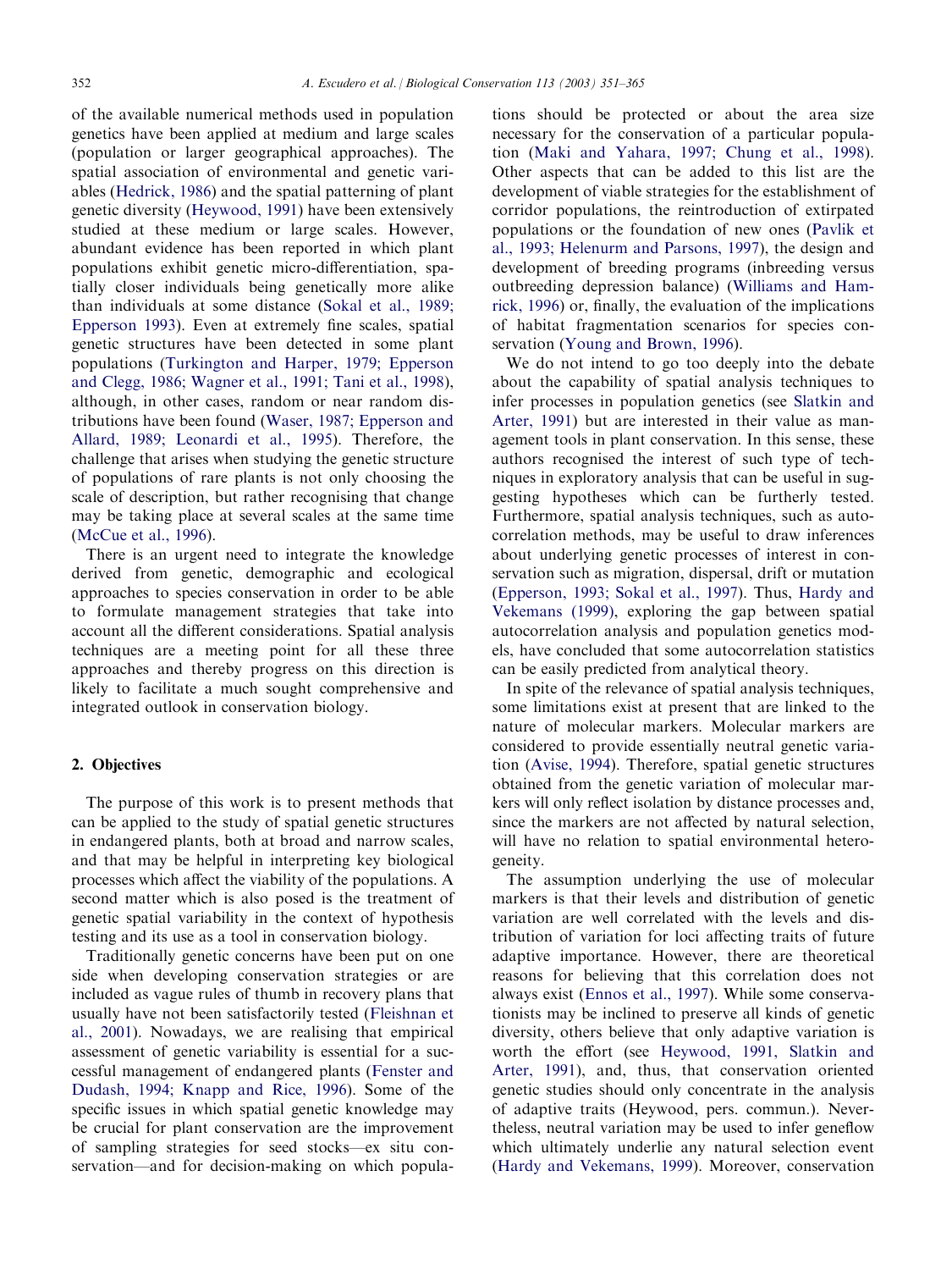biologists are not only interested in interpreting the spatial genetic structure as an expression of genetic processes but are also concerned with the effect of ecological processes on such structure. For instance, [Knowles et al. \(1992\)](#page-12-0) observed the existence of a clear spatial genetic structure in a forest originated from regeneration of a limited number of widely spaced trees left by foresters. Such a type of information is basic for any plant conservation manager.

#### 3. Conventional approaches to genetic structure

Traditionally, population genetic structures within a species have been primarily studied by testing departures of allele frequencies from panmictic expectations or testing for heterogeneity in allele frequencies among populations or other spatial subdivisions ([Heywood,](#page-12-0) [1991\)](#page-12-0). This implies that the genetic information at the individual level is necessarily merged into clusters of a different spatial or biological nature (populations, subpopulations...) and that the relative frequencies are calculated before further analyses such as G-test,  $\chi^2$  test, or more accurately, exact tests [\(Goudet et al., 1996\)](#page-12-0), are performed. In this sense, [Loikart and England \(1999\)](#page-13-0) present a summary of recent statistical methods and computer programs for analysing allele frequency data and for estimating genetic processes such as effective population size, inbreeding, dispersal, migration and even relatedness and parentage.

The construction of hierarchical models based on the pioneer work of [Wright \(1943\)](#page-14-0) and further developed by [Weir and Cockerman \(1984\)](#page-14-0), in which the genetic variance is assigned to different levels, constituted a notorious improvement in this field. The Analysis of Molecular Variance (AMOVA) procedure developed by Excoffi[er et al. \(1992\)](#page-12-0) provided a method for such a type of analysis that can be easily implemented from interindividual genetic distance matrices. These last techniques have provided plant conservationists with an efficient and flexible tool to explore a wide range of hypothesised genetic population structures. Other related approaches have used diversity statistics, some of them widely used in other scientific contexts such as the Shannon's index and others specifically developed in the context of genetic research such as Nei's [\(1973](#page-13-0)), to estimate diversity present within and among populations. An extension of these approaches based on similarity matrices has been the use of clustering techniques, mainly SAHN (Sequential Agglomerative Hierarchical and Non-overlapping) algorithms such as UPGMA (see [Podani, 1989,](#page-13-0) for details). When the spatial units are not conspicuous (i.e. continuous populations), numerous methods have been carried out to study the spatial patterns of variation [\(Schaal, 1975; Knowles and Grant,](#page-13-0) [1985; Van Damme, 1986\)](#page-13-0) but always limited by the arbitrary selection of the sampling size and shape [\(Epperson and Clegg, 1986\)](#page-11-0).

Although all these techniques give valuable information about the structure of genetic diversity, they do not provide information below the size of the smaller subdivision, so that lower scales cannot be explored. Neither do they account for the presence of spatial autocorrelation of the genetic structure, nor shed any light about the directionality and shape of the spatial relationships ([Heywood, 1991](#page-12-0)). We will focus our review on techniques that can explore such scales—even the individual to individual scale—reveal shape and size of the spatial structures and, primarily have a potential value in the context of plant conservation biology. This implies that the above-mentioned array of techniques that provide information on the genetic structure has been deliberately excluded.

#### 4. Molecular markers and nature of genetic data

A wide choice of genetic markers is now available to the conservation biologist (see review by [Haig, 1998\)](#page-12-0). Since the 1960s, allozymes have been succesfully used to characterise genetic diversity of rare plant species [\(Hamrick and Godt, 1990](#page-12-0)), although sometimes they have not shown enough discriminatory power to distinguish between individuals [\(Brauner et al., 1992; Buso et](#page-11-0) [al., 1998\)](#page-11-0). In the past decade, DNA techniques have gained ground, especially those based on the polymerase chain reaction (PCR) such as microsatellites (or SSR), RAPD, ISSR and AFLP, in part because these molecular markers provide a larger number of potentially polymorphic loci than allozymes ([Heun et al., 1994\)](#page-12-0). Furthermore, they also require small amounts of tissue, an aspect which is especially interesting in plant conservation where the least destructive technique should be considered ([Rossetto et al., 1995\)](#page-13-0).

Each of these molecular markers exhibits different properties, but for the purpose of this review two major classes can be identified, based upon the type of expression: codominant markers and dominant markers. The information that may be extracted from them, and therefore, the numerical tools employed in each case are necessarily different. Allozymes and SSRs are codominant markers. This means that the two alleles present in a particular locus of a diploid organism are usually identifiable, and that heterozygotes can be distinguished from homozygotes, which is a prerequisite for estimation of allele frequencies in population genetic studies. Thus, these markers provide interval data (i.e. quantitative data such as allele frequency or genetic distances) and nominal data (i.e. qualitative data such as genotypes or alleles). When spatial genetic approaches are explored at the individual to individual scale, genotypic data are used. Usually, spatial analyses are conducted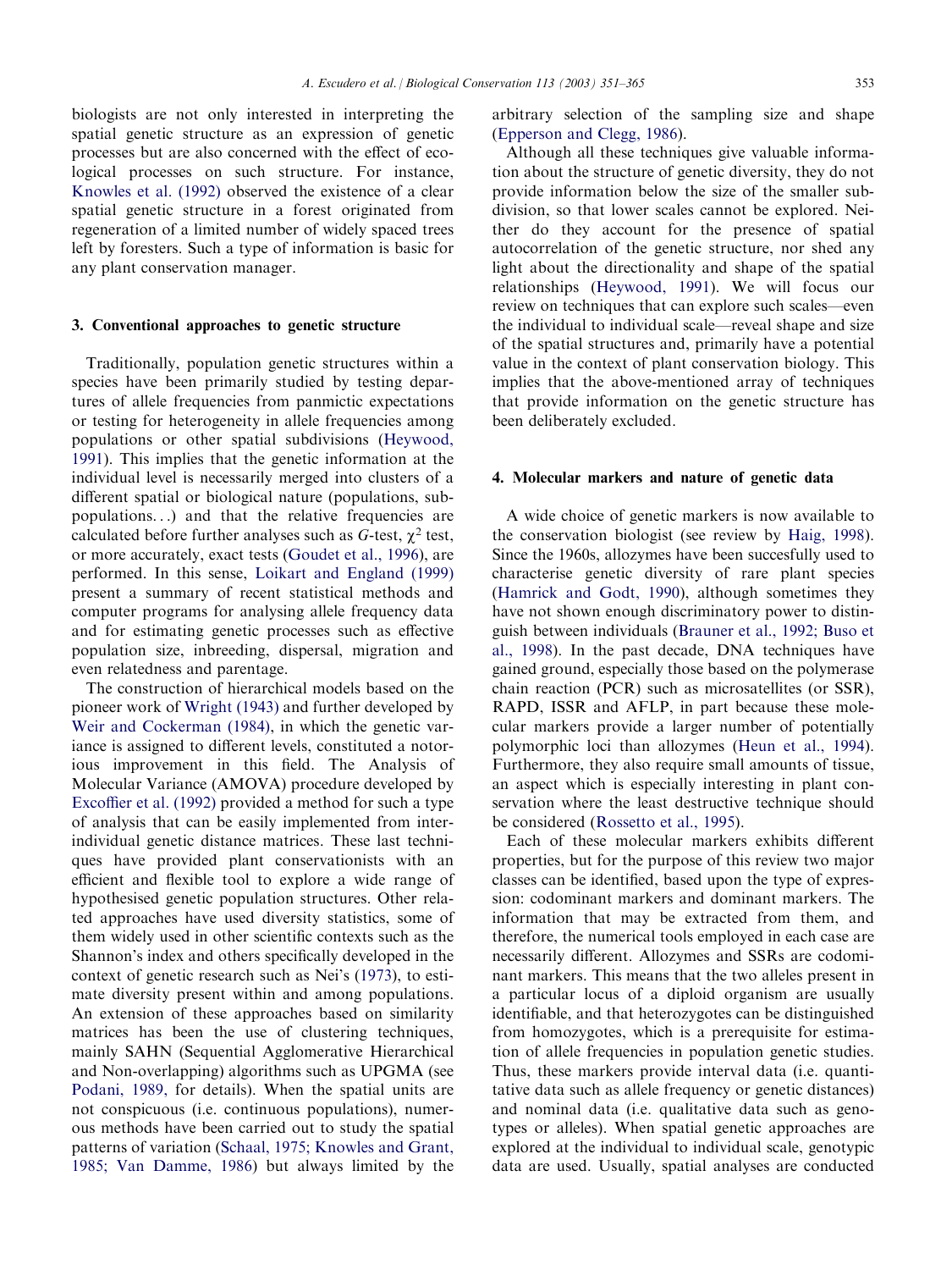on independent diallelic loci and the diploid genotype at each location is converted into the values 0, 0.5 and 1 according to the frequency (none, one, two) of a particular allele. Phenetic analyses of individuals using binary data from allozymes or microsatellites can be also undertaken (Ayres and Ryan, 1999) so that construction of genetic distance matrices or use of raw data for further analyses is feasible in both cases. When the spatial approach is at a larger scale, allele frequencies are used.

In contrast, RAPD, ISSR and AFLP segregate as dominant markers, and must be treated as phenotypic characters (presence/absence data). In this case, genetic matrices, composed of "1s" and "0s", are used where each row shows the data of a particular individual and each column shows the presence or absence of a particular band. These data are usually converted into similarity matrices for calculation of genetic distances. They can also be explored using summary measures, which has the advantage that only a reduced number of statistics are necessary [\(Bertorelle and Barbujani, 1995\)](#page-11-0) but the clear disadvantage that they can only rarely be related to very informative genetic coefficients [\(Epperson et](#page-12-0) [al., 1999](#page-12-0)). Allele frequencies can also be indirectly estimated from these markers and results can be used to obtain the classical parameters of population genetic studies. Nevertheless, in order to do this, several assumptions must be made that do not always coincide with reality ([Lynch and Milligan, 1994\)](#page-13-0).

## 5. Measuring spatial autocorrelation of genetic data

Genetic data frequently present spatial autocorrelation, that is, the association of values of one geographically distributed variable with the values of the same variable at all other localities. In these cases, it is possible to predict the values of a genetic variable at some points of the space from the known values of the variable at other known sampling points.

# 5.1. Mantel test

The first approach, and probably the most widely used, to find a relationship between genetic data and space is the [Mantel test \(1967\)](#page-13-0). This method requires two data matrices, a genetic distance matrix which can be obtained from allozymes or DNA products, and a Euclidean distance matrix which computes the distance between any two experimental units, from populations to individuals. This implies the measurement of the spatial coordinates (northing, easting and altitude) at every experimental unit. The Mantel test takes into account the correlation between these two distance matrices [\(Fortin and Gurevitch, 1993; Legendre and](#page-12-0) [Legendre, 1998\)](#page-12-0). The normalised Mantel statistic  $(r_M)$  is interpreted as a Pearson correlation coefficient varying between  $-1$  and 1, and tested by means of a randomisation procedure of rows and columns in one of the two matrices. For instance, Martin et al. (1999) observed that geographical distance partially explained the genetic distance among populations in threatened narrow endemic Erodium paularense.

The main limitation of this technique in plant population genetics is that this test is only sensitive to linear relationships of spatial autocorrelation ([Heywood,](#page-12-0) [1991\)](#page-12-0). Ways round this constraint are the use of non-Euclidean metric distances ([Heywood, 1991](#page-12-0)) or the transformation of data, such as ranking ([Legendre and](#page-11-0) [Legendre, 1998\)](#page-11-0). For instance, [McCue et al. \(1996\)](#page-13-0). working with the rare plant Clarkia springvillensis, evaluated the relationship between genetic distances and spatial distances among subpopulations by means of non-parametric Kendall's and Sparman's correlation tests as a way to overcome the above-listed difficulties.

## 5.2. Correlograms

Spatial genetic structures can be more efficiently described by spatial autocorrelation analysis ([Sokal and](#page-14-0) [Oden, 1978\)](#page-14-0). This technique overcomes the limitations of Mantel's test and has the advantage of not having previous assumptions about the spatial scale of the structure [\(Heywood, 1991](#page-12-0)). Spatial autocorrelation coefficients indicate whether the values of a variable influence each other and measure the strength of their association. Population geneticists have preferably accessed this technique using [Moran's](#page-13-0) I (1950) statistic, although other autocorrelation coefficients such as [Geary's](#page-12-0) c (1954) or the coefficient of coancestry [\(Cock](#page-11-0)[erham, 1969](#page-11-0)) have also been applied (see [Appendix\)](#page-9-0). Moran's  $I$  is usually evaluated under the assumption that the observations were random, independent samples of a population with an unknown distribution function. I values which are significantly greater than expected, occur when pairs within a distance class have scores more similar than it would be expected if the variable were randomly distributed. Conversely, values significantly lower than expected indicate that scores of the variable are more dissimilar than expected by chance. Results are usually shown as correlograms, graphic displays in which the values of the autocorrelation coefficients are plotted against distance classes. Tests of significance are obtained for each distance class by randomisation processes, whereas overall significance of correlogram is modified by correction methods, such as the rather conservative Bonferroni method  $(P<0.05/k$ , where k is the number of considered lags) or Holm's method which is more permissive because it is sequential ([Legendre and Legendre, 1998](#page-13-0)).

Surface pattern analysis techniques such as spatial autocorrelation coefficients require interval data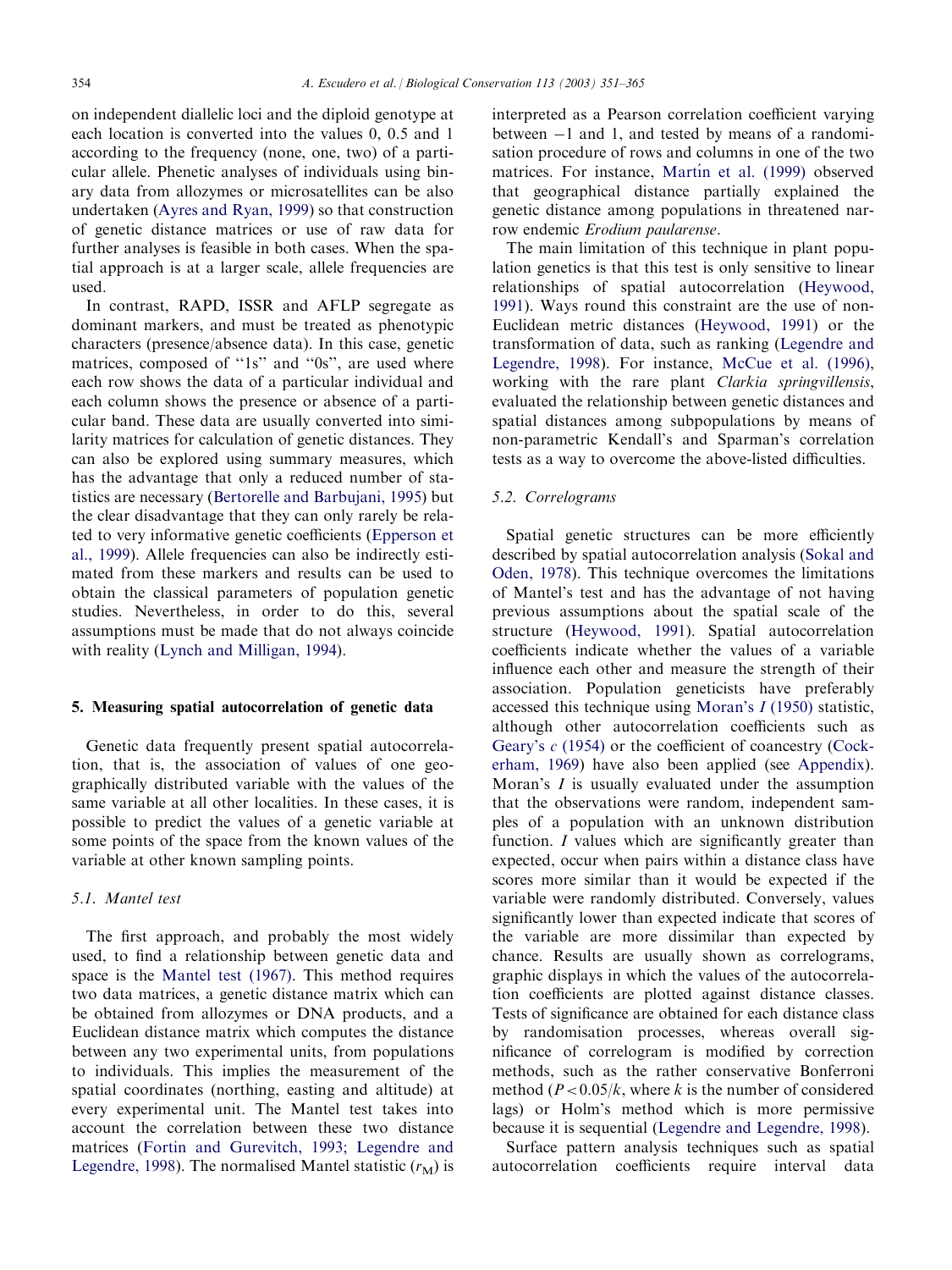because they have been developed to study spatially continuous phenomena ([Legendre and Fortin, 1989\)](#page-13-0). The most frequent modelled variable arises when information for diallelic loci is computed as "0", "0.5" or ''1'' values at each individual point at the individual to individual scale. Other alternatives at larger scales are simply allele frequencies or the number of alleles in common [\(Boshier et al., 1995](#page-11-0)). The problem arises when numerous loci are simultaneously tested because many times discrepancies are notorious as the spatial structure across loci is rarely consistent [\(Smouse and Peakall,](#page-14-0) [1999\)](#page-14-0). The different patterns obtained from different loci may be due to sampling errors and stochastic processes in the population or because different forces may be acting on different loci [\(Slatkin and Arter, 1991\)](#page-13-0). To summarise the information provided by all the loci and deal with the discrepancies among spatial structures among loci, mean correlograms can be calculated using the mean value of Moran's I over all loci, for each distance class (e.g. [Bacilieri et al., 1994; Williams, 1994;](#page-11-0) Gömöry and Paule, 2001a,b). [Smouse and Peakall](#page-14-0) [\(1999\)](#page-14-0) proposed another method to deal with codominant markers that overcomes these difficulties. This method is conceptually similar to a Mantel correlogram. The multivariate Mantel test (or Mantel correlogram) is an ingenious procedure to compute a correlogram for multivariate data using the normalised Mantel statistic  $(r_M)$  and a permutation test for significance (see [Oden](#page-13-0) [and Sokal, 1986; Legendre and Legendre, 1998](#page-13-0) for details). It is essentially a modification of the Mantel test where distance is divided into categories and it is tested whether the degree of autocorrelation exhibited by pairwise values within each category is greater than or less than the overall average autocorrelation between sites. The interest of these techniques is the capability to test multidimensional data for the departure from spatial independence both in its totality and for each lag class. Although scarcely used, they have shown powerful potentialities in population genetics [\(Bjornstad et al.,](#page-11-0) [1995; Smouse and Peakall, 1999](#page-11-0)). A much simpler alternative is the use of the so-called genetic distogram which is a graph where mean genetic distances between pairs of individual belonging to a distance class are plotted against distance classes ([Degen and Scholz,](#page-11-0) [1998; Degen et al., 2001](#page-11-0)). Statistical significance of such a distogram can be tested using permutation tests.

An alternative and promising way of dealing with multivariate data when using RAPDs or other dominant markers, or if allozyme variability is condensed into a distance genetic matrix, is to summarise the variability of genetic matrices by means of ordinations and to consider the value of each individual on the first extracted gradient as the variable of interest. Thus, the above-mentioned methods that deal with univariate data can be applied. Similar approaches of summing up spatial pattern of complex data sets, based on ordination techniques, have been conducted by other authors [\(Nesbitt et al., 1995; Le Corre et al., 1998\)](#page-13-0). Such summary techniques reduce the stochastic allele-to-allele and locus-to-locus noise of other approaches.

The use of the Mantel correlogram in the endangered snapdragon Antirrhinum microphyllum played a key role in interpreting the existence of patchy genetic structures in the studied populations ([Fig. 1\)](#page-4-0). Usually, the first x-intercept in the correlogram has been used as an estimate of the diameter of the patch. According to this, the size of the patch at the Bolarque population in A. microphyllum would be around 25 m. The estimation of the average size of genetic patches can be helpful in designing seed collection strategies for ex situ conservation. For instance, [Chung et al. \(1998\)](#page-11-0), working on threatened populations of Cymbidium goeringii, recommended that the sampling of seeds could be conducted at 14–16 m intervals in order to optimise the genetic diversity in collected samples. This suggestion was based in the estimation of the genetic patch obtained from



<span id="page-4-0"></span>Fig. 1. Mantel correlogram of Antirrhinum microphyllum plants at Bolarque population obtained from RAPD data. Filled squares represent autocorrelation coefficients of the Mantel statistic that are significantly different from their expected value  $(P<0.05)$  (Torres, unpublished data).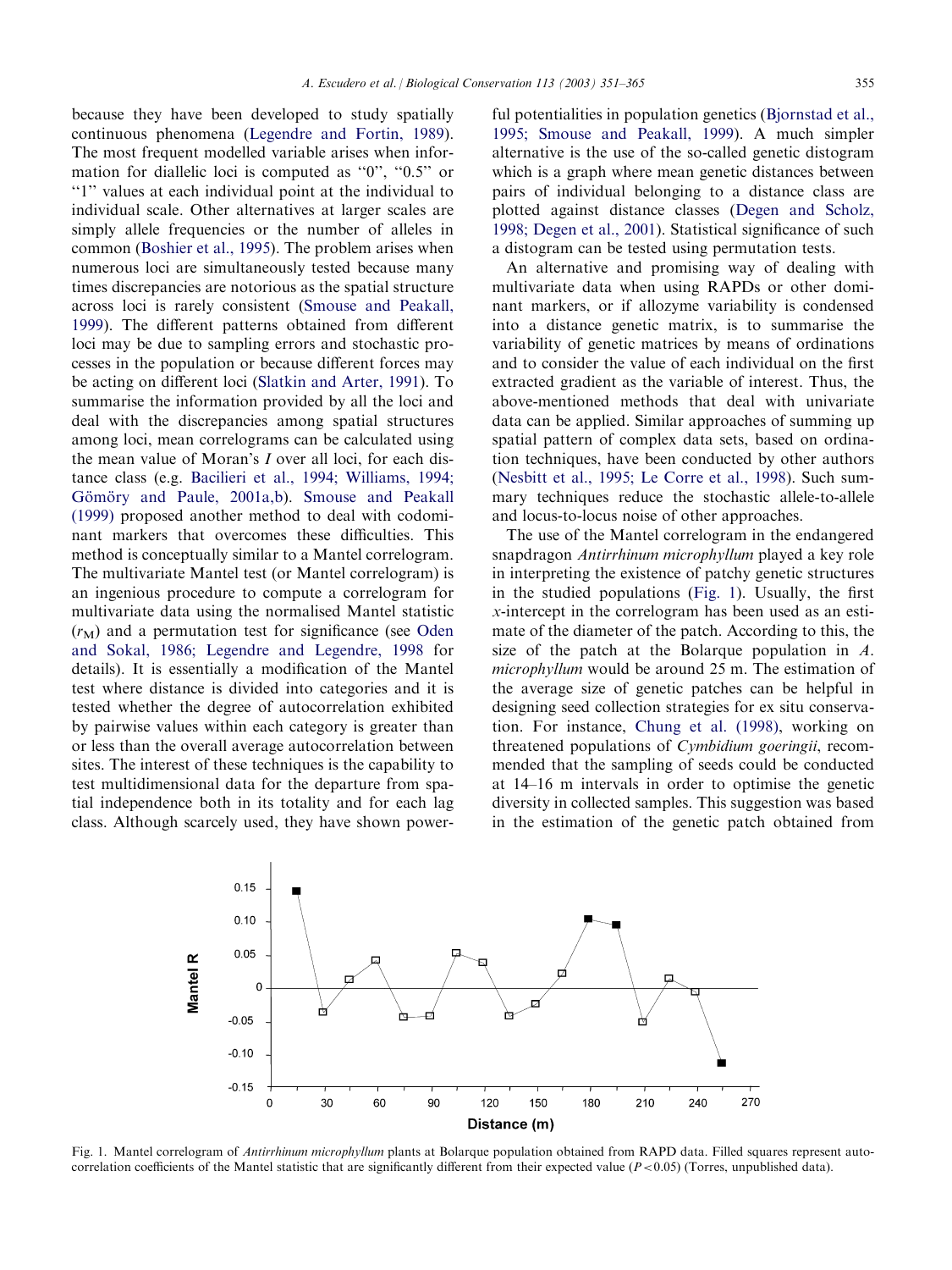Moran's I correlograms. Furthermore, as observed by [He et al. \(2000\)](#page-12-0) in the endangered perennial Ophiopogon xylorrhizus in tropical rainforest, knowledge about the existence of a patchy genetic structure in a population implies that the population should be protected in situ as a whole. Since the population is not homogeneous, the conservation of part of the population would not guarantee the preservation of a representative sample of existing genetic diversity, as genotype distribution can greatly vary between patches.

Recent studies of genetic structure in plant populations have addressed differences in spatial distribution of genetic variation at various life stages or age classes and in different microenvironments of a particular population. This way of integrating genetics, demography and environment provides relevant information on how environment, mating system, seed dispersal and selection can interact. In Neolitsea sericea, [Chung et al.](#page-11-0) [\(2000\)](#page-11-0) found homogeneity of genetic structure among the five age classes considered. This suggests that reproductive events at the population were highly similar from year to year in genetic terms. Contrastingly, in Cecropia obtusifolia, seedlings showed marked microspatial structure (spaced out on a  $cm \times cm$  scale), but spatial structure declined among saplings (spaced out on a m $\times$ m scale), and was absent among adults (spaced tens of metres apart) ([Epperson and Alvarez-Buylla,](#page-11-0) [1997\)](#page-11-0). Significant changes in genetic structure between life-cycle stages may provide evidence for populationwide selection based on degree of inbreeding, although it may also result from selection for or against more distantly dispersed offspring. Thus, this information might be useful in the design of population introductions. Furthermore, the effects of ongoing habitat fragmentation in populations can also be analysed through this approach.

A different methodological approach, which has also been used, is the use of joint count autocorrelation statistics that allow the use of nominal data [\(Sokal and](#page-14-0) [Oden, 1978\)](#page-14-0). In this case, the observed number of ''like pairs'' of genotypes, in which both individuals of a pair share the same genotype, are enumerated. These numbers are compared with expected numbers under the null hypothesis of a random distribution of genotypes. Autocorrelation statistics are usually computed as Standard Normal Deviates (SND) [\(Sokal and Oden,](#page-14-0) [1978\)](#page-14-0). A significant positive value indicates that the pairs of individuals separated by the corresponding distance (lag interval) have more similar genotypes than expected by the null hypothesis, whereas a significant negative value indicates that they have dissimilar genotypes. According to [Epperson et al. \(1995\)](#page-11-0) joint counts statistics for pairs are more sensitive than Moran's I statistic based on allele frequencies. [He et al. \(2000\)](#page-12-0) used join counts to show that plant populations of Ophiopogon xylorrhizus were subdivided in local neighbourhoods of related individuals. These authors suggested that in this case limited gene flow due to short-distance dispersal of pollen and seed might account for the genetic clustering. This suggestion was backed by the nature of pollinators and the features of the species' seed dispersal.

Another useful application of spatial autocorrelation analysis is the assessment of the relative importance, in genetic and demographic terms, of clonal and sexual reproduction in species that both have alternative ways of propagation. Thus, both join-counts and Moran's I statistics have been used to separate the spatial genetic structure caused by clonal reproduction from that maintained in sexually reproduced individuals in populations of the endangered Abeliophyllum distichum [\(Chung and Chung, 1999\)](#page-11-0) and the narrowly distributed Adenophora grandiflora [\(Chung and Epperson, 1999](#page-11-0)).

An important issue in all the above-mentioned techniques is the determination of the number and size of the distance intervals to be used. A recommended and classical rule of thumb to determine the range of the study is to consider only pairs separated by less than half the maximum distance observed ([Le Corre et al.,](#page-12-0) [1998\)](#page-12-0). There is no consensus regarding the way of generating distance classes. Some authors suggest the use of uneven lags that comprise a constant number of individuals (equal frequencies), whereas others prefer using the same distance in all lags irrespective of the number of point pairs that fall in each class (equal intervals) (see [Appendix\)](#page-9-0). Under either of these criteria, each lag class should include at least 30 pairs of data [\(Legendre and](#page-13-0) [Fortin, 1989](#page-13-0)). The first distance class is particularly critical, and [Epperson and Chung \(2001\)](#page-12-0) recommended the establishment of its upper bound to be approximately equal to 1.5 times the square root of the inverse of the sample density. According to them, such a bound would insure that most pairs of near-neighbour individuals are included in distance class one. Following with other technical aspects, [Rossi et al. \(1992\)](#page-13-0) have pointed out the importance of detecting outliers, because just one unusually large or small value may strongly influence the results. [Hawkins's method \(1980\)](#page-12-0) provides an efficient tool for this purpose.

To compute spatial autocorrelation techniques, we may need to indicate connections among the localities because the use of raw spatial components may not always be straightforward. Under these circumstances, the Gabriel connected graph ([Gabriel and Sokal, 1969\)](#page-12-0), which is used to test for the lack of autocorrelation between nearest neighbours, has been the most used technique in population genetics (e.g. [Dewey and Hey](#page-11-0)[wood, 1988; Schnabel et al., 1991; He et al., 2000](#page-11-0)). This algorithm pairs two individuals if no other individual lies on or within the circle whose diameter is the line connecting those individuals Our experience suggests that the use of geographical distances is normally the best option. Only, when environmental constraints for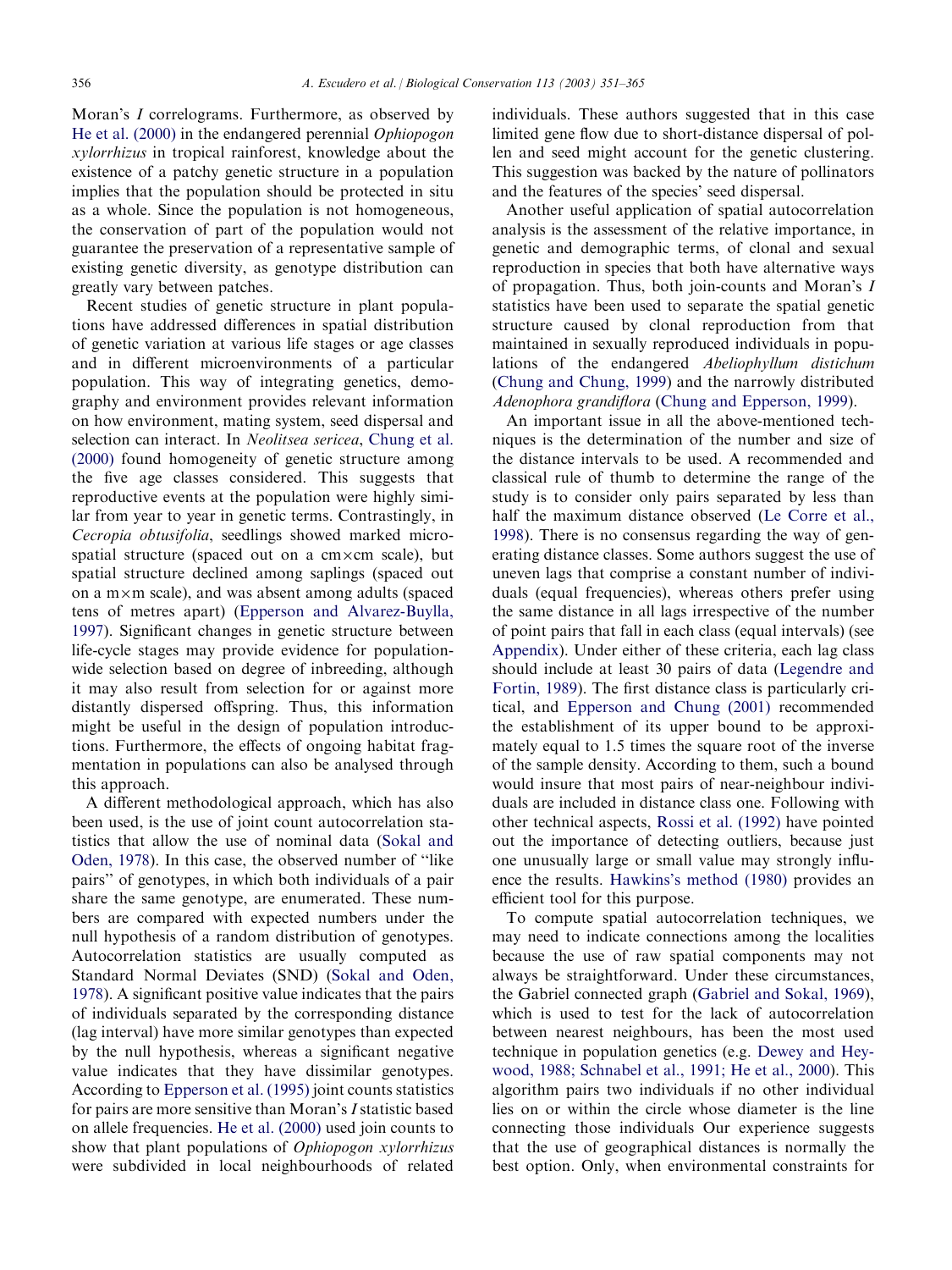seed dispersal or pollination vectors are clearly identifiable (i.e. linear habitats, such as rivers or roads) the construction of connection graphs may be of interest.

#### 5.3. Variograms

A semi-variogram (often called a variogram for simplicity) is a graph which shows the average semi-variance found in comparisons of samples (i.e. individuals) taken at increasing distances from one another, the lag interval [\(Legendre and Fortin, 1989\)](#page-13-0). The underlying assumption, called the ''intrinsic hypothesis'' is that the difference between the values of two individuals is only a function of the distance between the points. This is a bit more flexible condition that the second order stationarity—existence of a dominant spatial structure—that is necessary to build up most of the known structure functions. As in the case of correlograms, variograms may be calculated for all directions in space, or for specific directions if anisotropy is suspected. In this case, only the pairs of points connected along a given direction are considered—taking a tolerance angle into consideration. The main interest of this technique is that theoretical variograms can be fitted to experimental ones, allowing for the comparison of observed structures with structures derived from hypothesised generating processes. Many models are available to conduct this adjustment, such as linear, Gaussian, exponential or spherical models and there are systems to evaluate their goodness of fit [\(Pannatier, 1996; Legendre and](#page-13-0) [Legendre, 1998\)](#page-13-0). Parameters of some of these theoretical variograms such as the range, which is the distance where the semi-variance stops increasing, or the sill, which is the ordinate value of the flat zone of the variogram, present undoubted interest in genetic conservation sense. For instance, these models may be used as a predictive tool for kriging contour maps ([Burrough,](#page-11-0)

[1987; Degen and Scholz, 1998\)](#page-11-0) or variograms having a clear sill can be interpreted within the frame of isolation by distance models. According to these models, after a critical distance, little change in the semi-variance is encountered with increasing distances, so the total sample semi-variance found at all scales of sampling is essentially constant [\(Piazza et al., 1981; Rossi et al.,](#page-13-0) [1992; Le Corre et al., 1998\)](#page-13-0). Among the papers reviewed, only two used this technique (see [Appendix\)](#page-9-0). In [Le Corre et al. \(1998\)](#page-12-0), allozymes were used and variograms were independently calculated for allele frequencies from different loci, so we again face the problem of interpreting divergent results. In [Fig. 2](#page-6-0), the results of a variogram approach on A. microphyllum in which the RAPDs variability was summarised by means of a PCA are shown. The first component was used to build up the variogram ([Torres, 1999](#page-14-0)). Note that the results obtained are rather similar to those from Mantel correlogram ([Fig. 1\)](#page-4-0) (the graphs mirror each other because variograms plot semi-variances and correlograms plot correlation coefficients).

Because the shape of structure functions may not unambiguously correspond to a single type of spatial structure they must be completed with maps of the original variable or if possible, the theoretical model [\(Legendre, 1993\)](#page-13-0). Consequently, along with the variogram patterns, we suggest the construction of contour plots of the consensus genetic variable by means of an interpolation procedure to characterise the pattern of the genetic structure. In A. microphyllum the interpolation map of the population clearly shows a patchy pattern with a reduced number of genetic vicinity units [\(Fig. 3](#page-7-0)). This patchy spatial genetic structure can be explained by a combined effect of short-distance pollen and seed dispersal, and by the existence of a patchy spatial structure of available safe sites for the establishment of this species, a chasmophyte.



<span id="page-6-0"></span>Fig. 2. Variogram for Antirrhinum microphyllum plants at Bolarque population. The first extracted component of a PCA obtained from RAPD data was used to build the variogram (Torres, unpublished data).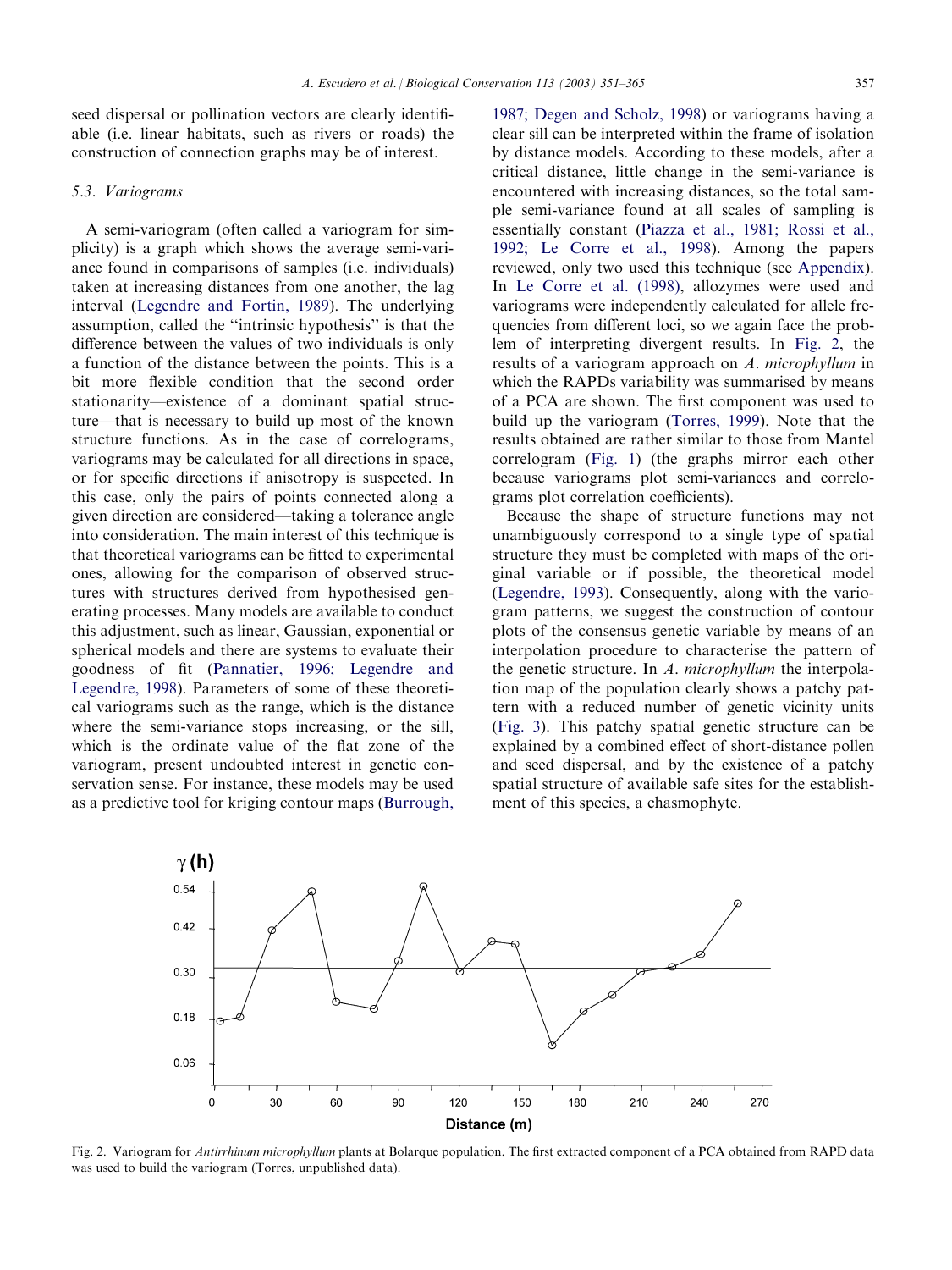

Fig. 3. Contour map depicting the isolines and the associated grey scale of the synthetic genetic variable obtained from RAPDs data with the first extracted component of a PCA for the Bolarque population of *Antirrhinum microphyllum* (Torres, unpublished data).

## 5.4. Point pattern analysis

Point pattern analysis is a complete battery of methods to establish whether the distribution of data points is random, that can be applied to model the spatial pattern of a particular genotype. Surprisingly, the use of point pattern analysis has not been implemented in population genetics nor in conservation biology, despite some indexes based on counts and specifically developed to evaluate spatial patterns having been used in these contexts, such as the Morisita index ([Ueno et al., 2000\)](#page-14-0). The development of density functions using the second moment, i.e. the variance of all point–point distances, offers a powerful analytical tool for the study of distribution patterns ([Diggle, 1983; Haase, 1995](#page-11-0)). Probably the most interesting methods are those based on [Ripley's \(1976\)](#page-13-0) K-function, which is being widely used in plant ecology. The function is calculated from the data and then tested against the null hypothesis of complete spatial randomness. Usually the statistical significance is based on Monte Carlo methods. Univariate and bivariate approaches are feasible. In the latter case, the repulsion or aggregation of different genotypes for any distance from a target individual can be studied for any known radius around the individual. Recently, Podani and Czarán (1997) have developed a multivariate approach in a vegetation context which seems to be largely applicable to population genetics.

#### 6. Hypothesis testing and partialling out spatial information

<span id="page-7-0"></span>Theoretical and empirical work is rapidly advancing a set of hypothesis tests that use spatial patterns to study some genetic processes such as gene flow or natural selection [\(Epperson, 1990](#page-11-0)). The evaluation of the effect of environmental conditions on spatial genetic structure can be viewed as a problem of spatial covariation

[\(Legendre and Fortin, 1989\)](#page-13-0). This type of covariation can efficiently be approached by means of constrained ordinations considering the spatial location of each individual as a variable upon which statistical analyses are performed. As suggested by [McCune \(1997\),](#page-13-0) these techniques [\(ter Braak, 1986; ter Braak and Prentice,](#page-14-0) [1988\)](#page-14-0) can be used as tools for hypothesis testing [\(ter](#page-14-0) [Braak and Prentice, 1988; Palmer, 1993; Legendre and](#page-14-0) [Anderson, 1999](#page-14-0)). Genetic distance matrices, such as those obtained from allozyme or RAPD data, constitute the target genetic matrix.

In order to select the appropriate ordination constraining technique, the target genetic matrix must be submitted to a Detrended Correspondence Analysis (DCA) with detrending by segments and non-linear rescaling of the axes, which has the property that the extracted axes are scaled in units of average standard deviation [\(Gauch, 1982\)](#page-12-0). Values above 3 SD units suggest the use of techniques assuming unimodal responses such as Canonical Correspondence Analysis (CCA) or other related techniques ([ter Braak, 1986; Legendre and](#page-14-0) [Anderson, 1999\)](#page-14-0). Linear techniques such as those related to redundancy analysis should be conducted when the extracted gradient is smaller. Both spatial variables (northing, easting and altitude) and other explanatory sets (i.e. environmental variables) can be used to constrain the genetic matrix. Total Variation Explained (TVE) by each data set can be calculated as the sum of all canonical extracted axes ([Borcard et al., 1992](#page-11-0)). A Monte Carlo permutation test is performed to determine the accuracy of the relationship. The sum of all canonical eigenvalues or trace is used to build the F-ratio statistic ([ter Braak, 1990; Verdonschot and ter](#page-14-0) [Braak, 1994; Legendre and Anderson, 1999\)](#page-14-0). Bonferroni correction is usually used after multiple comparisons ([Legendre and Legendre, 1998\)](#page-13-0).

A forward step is achieved by means of partial constraining ordinations [\(ter Braak, 1987\)](#page-14-0). These proce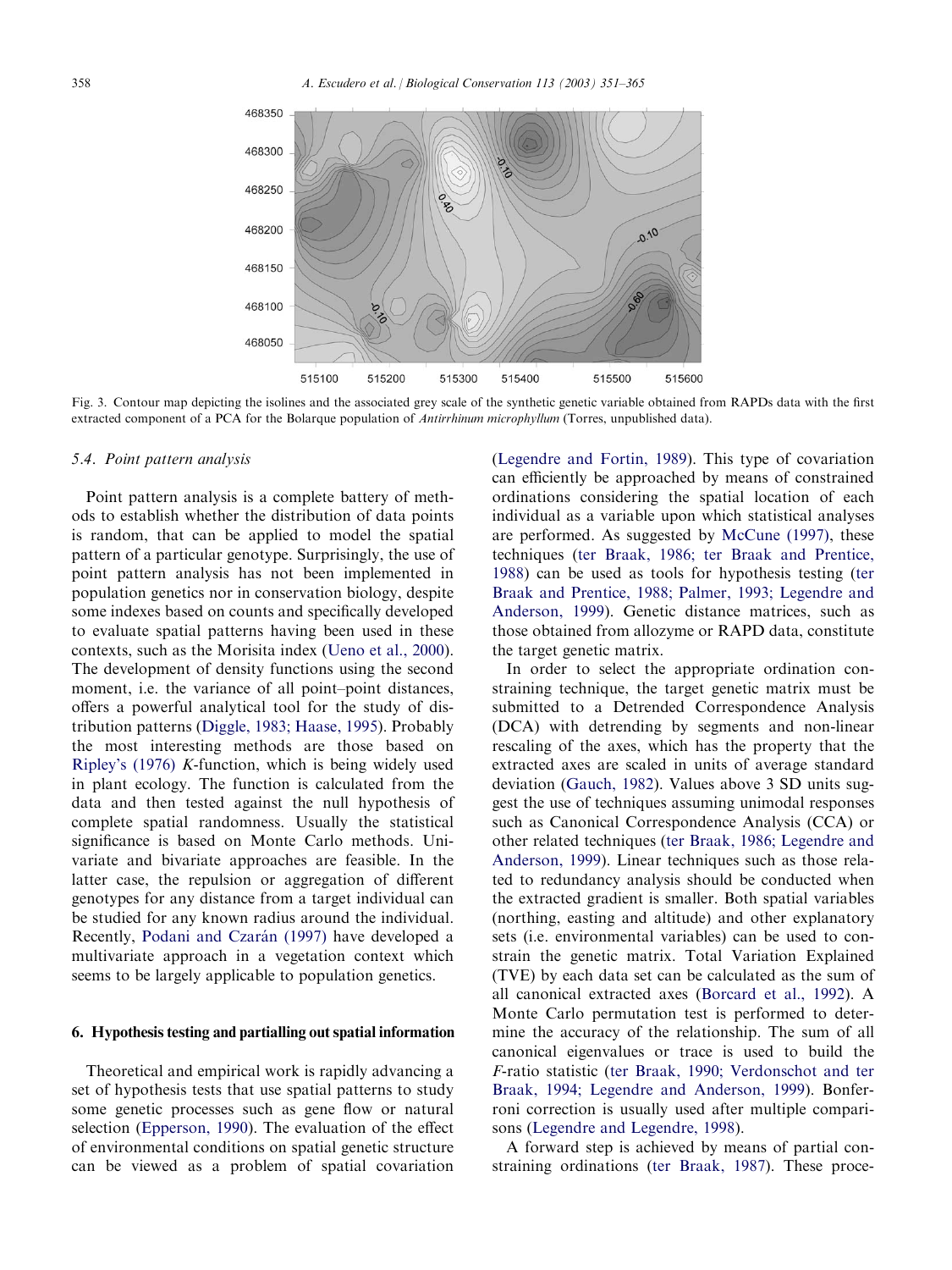dures evaluate the relative importance of any constraining matrix (spatial, environmental...) after adjusting the variability of other data sets which are considered as covariables [\(Borcard et al., 1992; Borcard](#page-11-0) [and Legendre, 1994; Okland and Eilertsen, 1994;](#page-11-0) [Legendre and Legendre, 1998](#page-11-0)). Partial ordinations allow one to determine the variation that can be explained by the variables that remain after the variation associated with the covariable data set has been removed. In this case, the question is not only whether a correspondence between the data sets exists but, what fraction of the seed counts information is explained by the covariable data set and how much by the constraining matrix.

[Epperson \(1990\)](#page-11-0) suggested the use of regression models to account for such a type of hypothesis testing approaches. However, the difficulties of these methods in hypothesis testing were summarised by [Legendre](#page-13-0) [\(1993\)](#page-13-0). On the other hand, [Bjørnstad et al. \(1995\)](#page-11-0) suggested the use of a conceptually similar approach, the so-called Partial Mantel test. Moreover, they proposed four models of causal relationships between three different data sets (space, genetics and environment). Thus, they showed that the genetic pattern at the smaller scales is largely due to spatial constraints, which they related to isolation by distance, whereas selective forces (related to environmental variability) may generate the genetic pattern at larger scales. One of the main restrictions of this technique, also recognised by the authors, is that the relationships among the considered data set are assumed to be linear. This is worth noting because evidence suggesting other type of relationships between distance and genetic sets has been reported [\(Epperson,](#page-11-0) [1993\)](#page-11-0).

The results of a constrained ordination performed in A. microphyllum are shown in [Table 1,](#page-8-0) where the relevance of the spatial components (including some interaction terms) in explaining a fraction of the genetic variability in a population is assessed. A forward stepwise procedure was subsequently carried out to select a reduced model including only significant variables (geo-

Table 1

Results of a stepwise RDA forward selection including the spatial coordinates that significantly explain the total variation of the basic genetic matrix, and the order in which they are selected for the Bolar-que population of Antirrhinum microphyllum (data from [Torres, 1999](#page-14-0))<sup>[a](#page-8-0)</sup>

| Population      | Variable      | F    | P     |
|-----------------|---------------|------|-------|
| <b>Bolarque</b> |               |      |       |
|                 | $\mathcal{X}$ | 1.79 | 0.005 |
|                 | ν             | 1.50 | 0.031 |
|                 | z             |      | n.s.  |

<span id="page-8-0"></span><sup>a</sup> x is the spatial coordinate in the east–west direction;  $\nu$  is the spatial coordinate in the north–south direction;  $z$  is the altitude;  $F$  is the  $F$ -ratio statistic and  $P$  is the level of significance of the selected variable in the reduced model (1000 randomisations).

graphical in this case). We incorporated explanatory variables one at a time and step by step in the order of their decreasing eigenvalues after partialling out the variation accounted for the already included variables. The process stopped when the new variable was not significant ( $P > 0.05$ ). In this case, northing and easting components were selected as variables that significantly explained part of the genetic variation in the Bolarque population of A. microphyllum. Reduced models incorporating only these variables implied a very small drop of TVE. The results obtained are supported by the particular geomorphologic structure of the cliff environments where the population appears [\(Torres, 1999\)](#page-14-0). This approach may be extended in such a way that environmental, morphological, experimental or theoretically emerged classifications, and other type of data sets can be simultaneously evaluated.

#### 7. Past and present applications and future possibilities

Spatial statistical methods provide plant conservation biologists with powerful tools for measuring the structure of genetic diversity of target plants. However, a quick review of current literature shows that the use of these techniques is low among genetic conservationists and even among population geneticists. We have reviewed papers approaching spatial genetic structures in plant species and limited our search to articles dealing with spatial autocorrelation and related techniques. The papers that simply used the Mantel test have not been considered. The results are shown in the [Appendix](#page-9-0). Sixty-one papers were found in which 67 species were analysed. In only 15 cases the studies referred to rare or endangered species. Almost all papers (87%) used allozymes to estimate the amount of genetic diversity. Similarly, most works calculated the Moran's autocorrelation coefficient  $I(77%)$  and joint count statistics (15%). There is a very reduced set of papers that have explored spatial genetic structures by other means, such as variograms or Mantel correlograms.

Nevertheless, the range of possible practical applications of these approaches is very large and so an effort should be made to spread the use of these techniques in conservation. Although many tools have been proposed to quantify patterns, their development is far from being completed [\(Gustafson, 1998\)](#page-12-0), so future tools will be necessarily be tested and will probably give new insights into plant conservation concerns. The potential of density functions (point pattern analysis) is enormous, so we predict their wide use among population geneticists and, especially plant conservationists. The recognition of univariate patterns of individuals and bivariate patterns comprising different age classes or individuals of different species, will become of prime interest in restoration plans for endangered plants. From here, the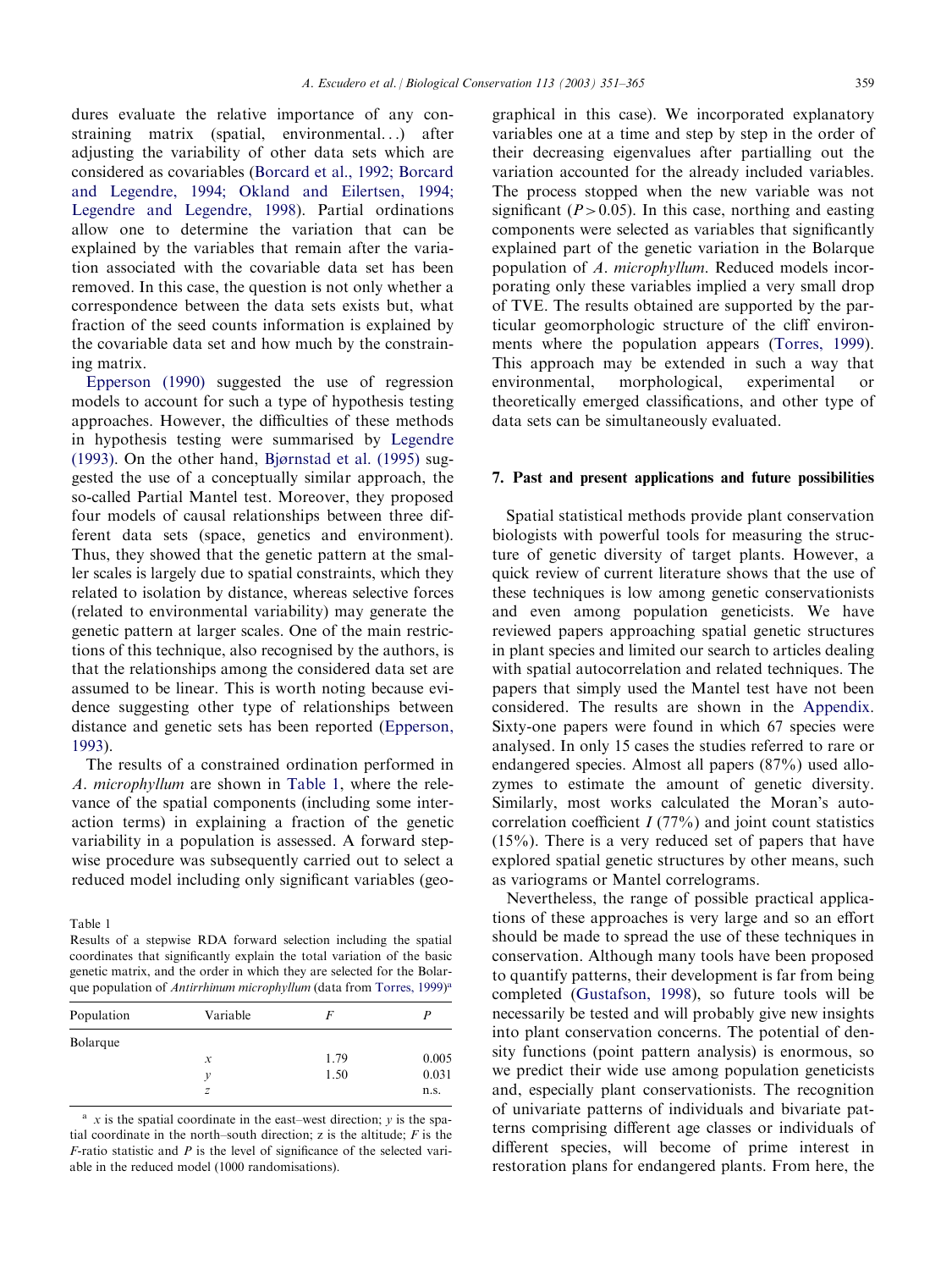spread to other interests of genetic plant conservation is really foreseeable.

The promising value of matrix approaches to partialling out spatial information from genetic data sets needs to be explored. Approaches, like in [Bjørnstad et al.](#page-11-0) [\(1995\)](#page-11-0), suggest a wide range of possibilities through the use of the partial Mantel test and constrained ordination techniques. Efforts must be done to build efficient theoretical models to constraint the basic genetic information. These models should comprise not only different natural genetic scenarios but also diverse management situations.

Implementation of recovery plans following suggestions from spatial genetic approaches will require monitoring programmes to control the results in terms of total genetic diversity and inbreeding and outbreeding constraints. This experience will enable the formulation of general rules for the management of endangered plants [\(Pavlik, 1996\)](#page-13-0). [Guerrant \(1996\)](#page-12-0), discussing whether or not founding populations should come from single or multiple sources in restoration projects, clearly points out that arguments in favour or against may be overseeing how genetic diversity appears structured within populations [\(Huenneke, 1991; Barrett and Kohn, 1991; Hol-](#page-12-0) [singer and Gottlieb, 1991](#page-12-0)). Furthermore, outbreeding and inbreeding paradigms of restoration ecology must be revisited in the light of new realities, such as the existence of genetic neighbourhoods at very small scales. These may be responsible for the failure of many reintroduction projects dealing with endangered or rare plants.

There is an urgent need to integrate the knowledge derived from genetic, demographic and ecological approaches to species conservation in order to be able to formulate management strategies that take into account all different considerations. Spatial analysis techniques are a meeting point for all these three approaches and thereby progress on this direction is likely to facilitate a much sought after comprehensive and integrated outlook in conservation biology.

# Acknowledgements

We are grateful to J. Heywood and D. Gömöry for their very useful comments and suggestions. This work has been partially financed by REN 2000-0254-P4-03 project of the Spanish Ministry of Science and Technology.

## Appendix. Literature survey of spatial genetic studies at within-population level or among-population level

For each species, the molecular marker used, the method of spatial analysis used, the upper bound for the first distance class and the criteria followed to define classes is given. Underlined species correspond to rare or endangered taxa.

<span id="page-9-0"></span>

| Reference                     | Scientific name         | Level  | Molecular<br>marker | Method                                     | First class<br>(m) | Criteria for<br>defining class<br>boundaries <sup>a</sup> |
|-------------------------------|-------------------------|--------|---------------------|--------------------------------------------|--------------------|-----------------------------------------------------------|
| Bacilieri et al., 1994        | Quercus petraea         | Within | Allozymes           | Moran's $I$                                | 10                 | EI                                                        |
| Bacilieri et al., 1994        | Ouercus robur           | Within | Allozymes           | Moran's $I$                                | 10                 | EI                                                        |
| Berg and Hamrick, 1995        | Ouercus laevis          | Within | Allozymes           | Moran's $I$ ; join-counts                  | 1                  | EI                                                        |
| Bjornstad et al., 1995        | Poa alpina              | Within | Allozymes           | Mantel correlogram;<br>partial Mantel test | 10                 | d.b.a.                                                    |
| Bonnin et al., 2001           | Medicago truncatula     | Within | <b>SSRs</b>         | Coancestry coefficient                     | 0.5                | E1                                                        |
| Bouza et al., 2002            | Dorycnium spectabile    | Within | <b>RAPD</b>         | Moran's $I$                                | 3/5                | d.b.a.                                                    |
| Bouza et al., 2002            | Isoplexis chalcantha    | Within | <b>RAPD</b>         | Moran's $I$                                | 3                  | d.b.a.                                                    |
| Bucci and Menozzi, 1995       | Picea abies             | Within | <b>RAPD</b>         | Join-counts                                | 28.5               | EF                                                        |
| Caujapé-Castells and          | Androcymbium gramineum  | Within | Allozymes           | Moran's $I$                                | 2.6/3.9/4.6        | d.b.a.                                                    |
| Pedrola-Monfort, 1997         |                         |        |                     |                                            |                    |                                                           |
| Caujapé-Castells et al., 1999 | Androcymbium bellum     | Within | Allozymes           | Moran's $I$                                |                    | d.b.a.                                                    |
| Caujapé-Castells et al., 1999 | Androcymbium guttatum   | Within | Allozymes           | Moran's $I$                                | 0.25               | d.b.a.                                                    |
| Caujapé-Castells et al., 1999 | Androcymbium pulchrum   | Within | Allozymes           | Moran's $I$                                | 0.3/1              | d.b.a.                                                    |
| Coates, 1992                  | Stylidium coroniforme   | Within | Allozymes           | Moran's $I$                                |                    |                                                           |
| Chung and Chung, 1999b        | Abeliophyllum distichum | Within | Allozymes           | Moran's $I$ ; join-counts                  | 4/5                | EF                                                        |
| Chung and Epperson, 1999      | Adenophora grandiflora  | Within | Allozymes           | Moran's $I$ ; join-counts                  | 7/8                | EF                                                        |
| Chung and Park, 1998          | Hosta capitata          | Within | Allozymes           | Moran's $I$                                | 2.4/2.9            | EF                                                        |
| Chung and Park, 1998          | Hosta minor             | Within | Allozymes           | Moran's $I$                                | 2.3/2.5            | EF                                                        |
| Chung et al., 1998            | Cymbidium goeringii     | Within | Allozymes           | Moran's $I$                                | 3/4                | EF                                                        |
| Chung et al., 1999a           | Rhus trichocarpa        | Within | Allozymes           | Moran's $I$                                | 9/14               | EF                                                        |
| Chung et al., 2000            | Neolitsea sericea       | Within | Allozymes           | Moran's $I$                                | 10                 | EF                                                        |
| Dewey and Heywood, 1988       | Psychotria nervosa      | Within | Allozymes           | Moran's $I$                                | 3.5                | EF                                                        |
| Doliguez and Joly, 1997       | Carapa procera          | Within | Allozymes           | Moran's $I$                                | 50/100             | EI                                                        |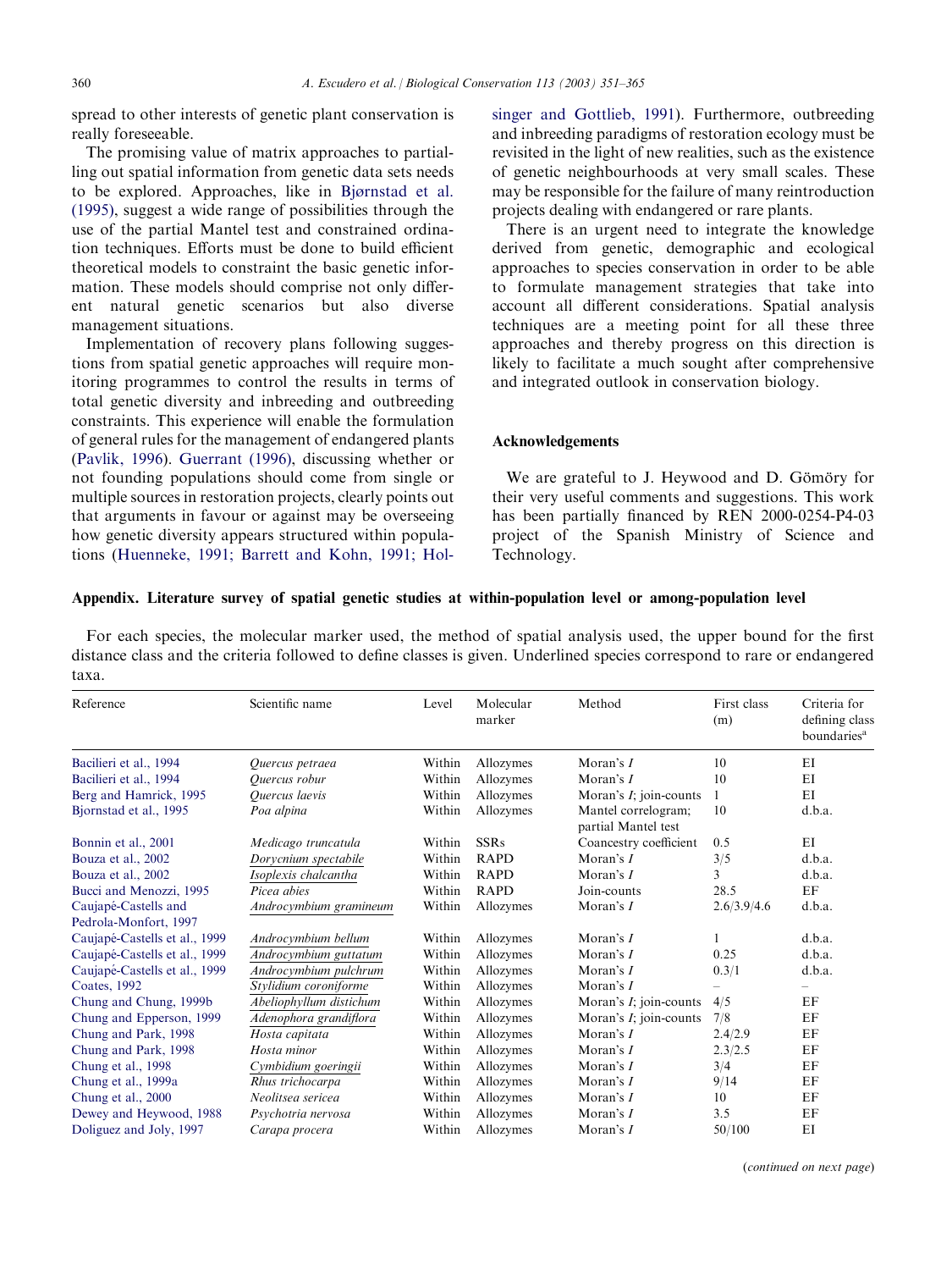# Appendix (continued)

| Reference                     | Scientific name                             | Level  | Molecular<br>marker | Method                    | First class<br>(m)       | Criteria for<br>defining class<br>boundaries <sup>a</sup> |
|-------------------------------|---------------------------------------------|--------|---------------------|---------------------------|--------------------------|-----------------------------------------------------------|
| Epperson and Allard, 1989     | Pinus contorta subsp. latifolia             | Within | Allozymes           | Join-counts               | 15                       | ΕI                                                        |
| Epperson and Chung, 2001      | Pinus ponderosa                             | Within | Allozymes           | Moran's $I$               | 15                       | EI                                                        |
| Epperson et al., 2003         | Pinus arizonica                             | Within | Allozymes           | Moran's $I$               | 100                      | EI                                                        |
| Epperson et al., 2003         | Pinus ponderosa                             | Within | Allozymes           | Moran's $I$               | 100                      | ΕI                                                        |
| Fleishnan et al., 2001        | Cordylanthus palmatus                       | Within | Allozymes           | Moran's $I$               | $\equiv$                 | $\overline{\phantom{0}}$                                  |
| Foster and Sork, 1997         | Ancistrocladus korupensis                   | Within | Allozymes           | Coancestry coefficient    | 10                       | EI                                                        |
| Garnier et al., 2002          | Hyparrhenia diplandra                       | Within | <b>SSRs</b>         | Moran's $I$               | 0.5                      | d.b.a.                                                    |
| Geburek and                   | Quercus macrocarpa                          | Within | Allozymes           | Moran's $I$               | 5                        | EI                                                        |
| Tripp-Knowles, 1994           |                                             |        |                     |                           |                          |                                                           |
| Gömöry et al., 1998           | Fagus sylvatica                             | Among  | Allozymes           | Variogram                 | —                        |                                                           |
| Gömöry and Paule, 2001a       | Alnus glutinosa                             | Within | Allozymes           | Moran's $I$               | 70                       | ΕI                                                        |
| Gömöry and Paule, 2001b       | Prunus avium                                | Within | Allozymes           | Moran's $I$               | 36.8                     | $\rm EF$                                                  |
| He et al., 2000               | Ophiopogon xylorrhizus                      | Within | Allozymes           | Moran's $I$ ; join-counts | 5                        | ΕI                                                        |
| Hossaert-Mckey et al., 1996   | Lathyrus sylvestris                         | Within | Allozymes           | Moran's $I$ ; Geary's $c$ | 0.5                      | EF                                                        |
| Kalisz et al., 2001           | Trillium grandiflorum                       | Within | Allozymes           | Coancestry coefficient    | 0.125/0.25               | ΕI                                                        |
| Kang and Chung, 1997          | Chimaphila japonica                         | Within | Allozymes           | Moran's $I$               | 2.5                      | EF                                                        |
| Kang and Chung, 1997          | Pyrola japonica                             | Within | Allozymes           | Moran's $I$               | $\overline{c}$           | EF                                                        |
| Kang and Chung, 2000          | Hemerocallis hakuunensis                    | Within | Allozymes           | Moran's $I$               | 3                        | EF                                                        |
| Kang and Chung, 2000          | Hemerocallis thunbergii                     | Within | Allozymes           | Moran's $I$               | 3                        | EF                                                        |
| Knowles, 1991                 | Picea mariana                               | Within | Allozymes           | Moran's $I$               | 7.5/24                   | EF                                                        |
| Knowles et al., 1992          | Larix laricina                              | Within | Allozymes           | Moran's $I$               | 5                        | ΕI                                                        |
| Kudoh and Whigham, 1997       | Hibiscus moscheutos                         | Within | Allozymes           | Moran's $I$               | 3                        | ΕI                                                        |
| Le Corre et al., 1998         | Quercus petraea                             | Among  | Allozymes           | Variograms                | $\overline{\phantom{0}}$ | $\equiv$                                                  |
| Loiselle et al., 1995         | Psychotria officinalis                      | Within | Allozymes           | Coancestry coefficient    | 5                        | ΕI                                                        |
| Maki and Masuda, 1993         | Chionographis japonica<br>var. japonica     | Within | Allozymes           | Moran's $I$               | 1                        | EI                                                        |
| Maki and Masuda, 1994         | Chionographis japonica<br>var. kurohimensis | Within | Allozymes           | Moran's $I$               | 1                        | EI                                                        |
| Maki and Yahara, 1997         | Cerastium fischerianum<br>var. molle        | Within | Allozymes           | Moran's I                 | 2.3                      | EF                                                        |
| McCue et al., 1996            | Clarkia springvillensis                     | Within | Allozymes           | Moran's $I$               | 1                        | EI                                                        |
| Merzeau et al., 1994          | Fagus sylvatica                             | Within | Allozymes           | Moran's I; join-counts    | 3                        | EI                                                        |
| Michaud et al., 1995          | Quercus ilex                                | Among  | Allozymes           | Moran's $I$               | 400k                     | ΕI                                                        |
| Montalvo et al., 1997         | Quercus chrysolepis                         | Within | Allozymes           | Coancestry coefficient    | 1                        | EI                                                        |
| Peakall and Beattie, 1995     | Sclerolaena diacantha                       | Within | Allozymes           | Moran's I;                | 3                        | ΕI                                                        |
|                               |                                             |        |                     | coancestry coefficient    |                          |                                                           |
| Perry and Knowles, 1991       | Acer saccharum                              | Within | Allozymes           | Moran's $I$               | 11.8/11.9/17.7           | EF                                                        |
| Pigliucci and Barbujani, 1991 | Ornithogalum montanum                       | Among  | Allozymes           | Moran's $I$               | 104.6k                   | EF                                                        |
| Reusch et al., 1999           | Zostera marina                              | Within | <b>SSRs</b>         | Moran's $I$ ; join-counts | 3                        | ΕI                                                        |
| Sarthou et al., 2001          | Pitcairnia geyskesii                        | Within | Allozymes           | Mantel correlogram        | 45                       | EF                                                        |
| Schnabel and Hamrick, 1990    | Gleditsia triacanthos                       | Within | Allozymes           | Moran's <i>I</i>          |                          | -                                                         |
| Schnabel et al., 1991         | Gleditsia triacanthos                       | Within | Allozymes           | Moran's $I$               | 4                        | $\rm EF$                                                  |
| Schnabel et al., 1991         | Maclura pomifera                            | Within | Allozymes           | Moran's I                 | 10                       | $\rm EF$                                                  |
| Shapcott, 1995                | Atherosperma moschatum                      | Within | Allozymes           | Join-counts               | 10                       | ΕI                                                        |
| Smouse and Peakall, 1999      | Caladenia tentaculata                       | Within | Allozymes           | Smouse and Peakall        | $\mathbf{1}$             | EI                                                        |
| Stehlik and Holderegger, 2000 | Anemone nemorosa                            | Within | Allozymes           | Moran's $I$               | 0.5                      | EI                                                        |
| Streiff et al., 1998          | Quercus petraea                             | Within | Allozymes/SSRs      | Moran's $I$               | 10                       | ΕI                                                        |
| Streiff et al., 1998          | Quercus robur                               | Within | Allozymes/SSRs      | Moran's I                 | 10                       | EI                                                        |
| <b>Torres</b> , 1999          | Antirrhinum microphyllum                    | Within | <b>RAPD</b>         | Variogram                 | 15                       | EI                                                        |
| Ueno et al., 2000             | Camellia japonica                           | Within | <b>SSRs</b>         | Moran's $I$               | 10                       | ΕI                                                        |
| Waser, 1987                   | Delphinium nelsonii                         | Within | Allozymes           | Moran's $I$               | 20                       | EI                                                        |
| Williams and Waser, 1999      | Delphinium nuttallianum                     | Within | Allozymes           | Moran's $I$               | $\mathbf{1}$             | EI                                                        |
| Williams, 1994                | Cryptotaenia canadensis                     | Within | Allozymes           | Moran's I                 | $\mathbf{1}$             | EI                                                        |
| Williams, 1994                | Osmorhiza claytonii                         | Within | Allozymes           | Moran's I                 | $\mathbf{1}$             | EI                                                        |
| Williams, 1994                | Sanicula odorata                            | Within | Allozymes           | Moran's $I$               | 1                        | EI                                                        |
| Xie and Knowles, 1991         | Pinus banksiana                             | Within | Allozymes           | Moran's I                 | 9.6/12.1/13              | EF                                                        |

a Criteria for defining class boundaries: EF=equal frequencies; EI=equal intervals; d.b.a.= defined by author.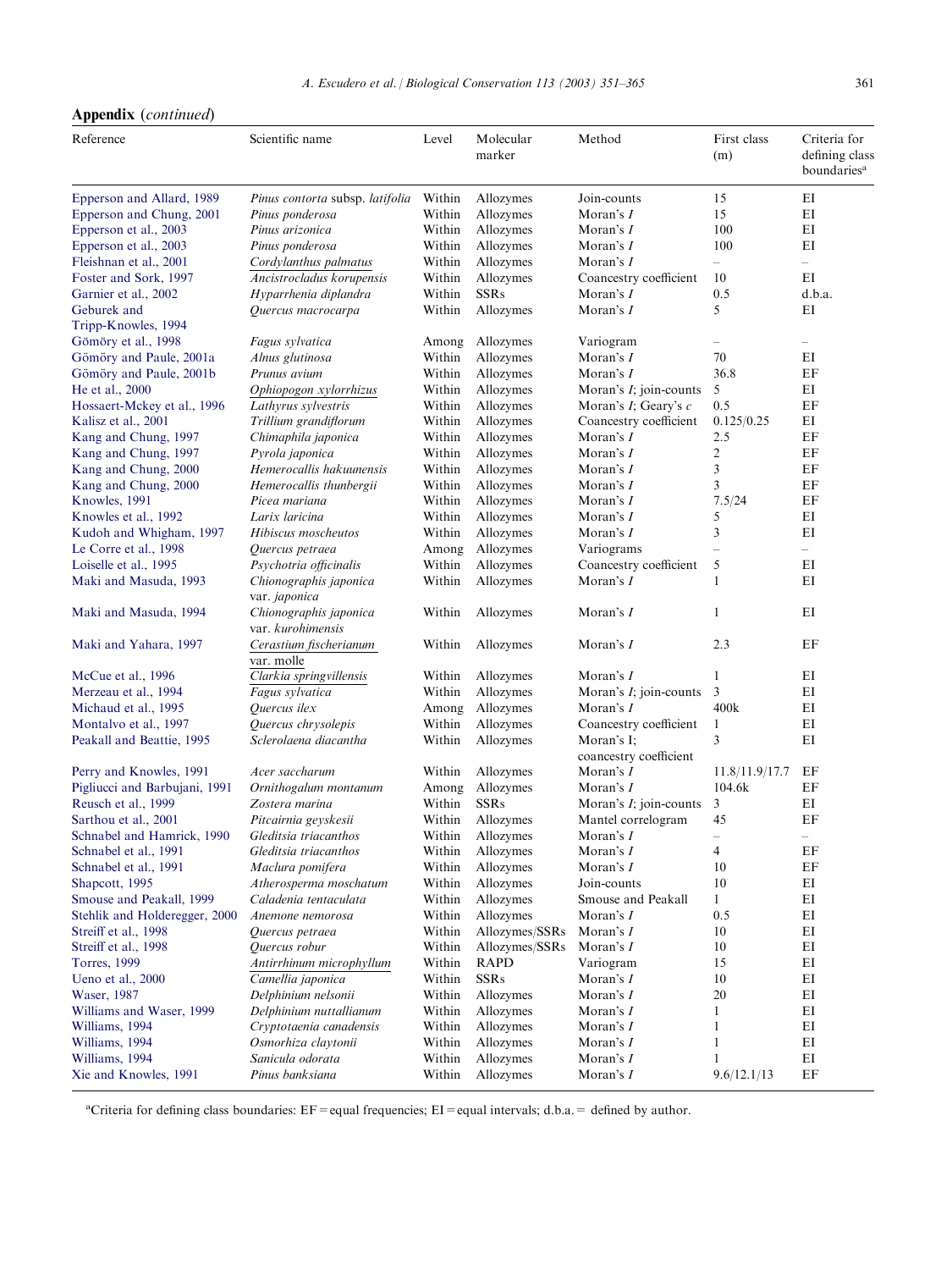#### **References**

- Avise, J.C., 1994. Molecular Markers, Natural History and Evolution. Chapman and Hall, New York.
- Ayres, D.R., Ryan, F.J., 1999. Genetic diversity and structure of the narrow endemic Wyethia reticulata and its congener W. bolanderi (Asteraceae) using RAPD and allozyme techniques. American Journal of Botany 86, 344–353.
- Bacilieri, R., Labbe, T., Kremer, A., 1994. Intraspecific genetic structure in a mixed population of Quercus petraea (Matt.) Leibl and Q. robur L. Heredity 73, 130–141.
- Barbujani, G., 1987. Autocorrelation of gene frequencies under isolation by distance. Genetics 117, 777–782.
- Barrett, S.C.H., Kohn, R., 1991. Genetic and evolutionary consequences of small population size in plants: implications for conservation. In: Falk, D.A., Holsinger, K.E. (Eds.), Genetics Conservation of Rare Plants. Oxford University Press, Oxford, pp. 1–30.
- Berg, E.E., Hamrick, J.L., 1995. Fine-scale genetic structure of a Turkey oak forest. Evolution 49, 110–120.
- Berry, R.J., 1989. Ecology: where genes and geography meet. Journal of Animal Ecology 58, 733–759.
- Bertorelle, G., Barbujani, G., 1995. Analysis of DNA diversity by spatial autocorrelaction. Genetics 140, 811–819.
- Bjørnstad, O.N., Iversen, A., Hansen, M., 1995. The spatial structure of the gene pool of a viviparous population of Poa alpina—environmental controls and spatial constrains. Nordic Journal of Botany 15, 347–354.
- Bonnin, I., Ronfort, J., Wozniak, F., Olivieri, I., 2001. Spatial effects and rare outcrossing events in Medicago trunculata (Fabaceae). Molecular Ecology 10, 1371–1383.
- Borcard, D., Legendre, P., 1994. Environmental control and spatial structure in ecological communities: an example using oribatid mites (Acari, Oribatei). Environmental and Ecological Statistics 1, 37–53.
- Borcard, D., Legendre, P., Drapeau, P., 1992. Partialling out the spatial component of ecological variation. Ecology 73, 1045–1055.
- Boshier, D.H., Chase, M.R., Bawa, K.S., 1995. Population genetics of Cordia alliodora (Boraginaceae), a neotropical tree. 3. Gene flow, neighborhood, and population substructure. American Journal of Botany 82, 484–490.
- Bouza, N., Caujapé-Castells, J., González-Pérez, M.A., Batista, F., Sosa, P.A., 2002. Population structure and genetic diversity of two endangered endemic species of the Canarian laurel forest: Dorycnium spectabile (Fabaceae) and Isoplexis chalcantha (Scrophulariaceae). International Journal of Plant Science 163, 619–630.
- Brauner, S., Crawford, D.J., Stuessy, T.F., 1992. Ribosomal DNA and RAPD variation in the rare plant family Lactoridaceae. American Journal of Botany 79, 1436–1439.
- Bucci, G., Menozzi, P., 1995. Genetic variation of RAPD markers in a Picea abies Karst. Population. Heredity 75, 188–197.
- Burrough, P.A., 1987. Spatial aspects of ecological data. In: Jongman, R.H.G., ter Braak, C.J.F., van Tongeren, O.F.R. (Eds.), Data Analysis in Community and Landscape Ecology. Pudoc, Wageningen, pp. 213–248.
- Buso, G.S.C., Rangel, P.H., Ferreira, M.E., 1998. Analysis of genetic variability in South American wild rice populations (Oryza glumaepatula) with isozymes and RAPD markers. Molecular Ecology 7, 107–117.
- Caujapé-Castells, J., Pedrola-Monfort, J., 1997. Space-time patterns of genetic structure within a stand of Androcymbium gramineum (Cav.) McBride (Colchicaceae). Heredity 79, 341–349.
- Caujapé-Castells, J., Pedrola-Monfort, J., Membrives, N., 1999. Contrasting patterns of genetic structure in the South African species Androcymbium bellum, A. guttatum and A. pulchrum (Colchicaceae). Biochemical Systematics and Ecology 27, 591–605.
- <span id="page-11-0"></span>Coates, D.J., 1992. Genetic consequences of a bottleneck and spatial genetic structure in the triggerplant Stylidium coroniforme (Stylidiaceae). Heredity 69, 512–520.
- Cockerham, C.C., 1969. Variance of gene frequencies. Evolution 23, 72–84.
- Chung, M.G., Chung, J.M., Epperson, B.K., 1999. Spatial genetic structure of allozyme polymorphism within populations of Rhus trichocarpa (Anacardiaceae). Silvae Genetica 48, 223–227.
- Chung, M.G., Chung, M.Y., 1999. Spatial genetic structure of clonal and sexual reproduction in a population of Abeliophyllum distichum (Oleaceae), an endangered monotypic genus. Genes and Genetics Systems 74, 9–14.
- Chung, M.G., Chung, M.Y., Oh, G.S., Epperson, B.K., 2000. Spatial genetic structure in a Neolitsea sericea population (Lauraceae). Heredity 85, 490–497.
- Chung, M.G., Epperson, B.K., 1999. Spatial genetic structure of clonal and sexual reproduction in populations of Adenophora grandiflora (Campanulaceae). Evolution 53, 1068-1078.
- Chung, M.G., Park, K.B., 1998. Spatial genetic structure in populations of Hosta capitata and Hosta minor (Liliaceae). Israel Journal of Plant Sciences 46, 181–187.
- Chung, M.Y., Chung, G.M., Chung, M.G., 1998. Spatial genetic structure in populations of Cymbidium goeringii (Orchidaceae). Genes and Genetics Systems 73, 281–285.
- Degen, B., Caron, H., Bandou, E., Maggia, L., Chevallier, M.H., Leveau, A., Kremer, E., 2001. Fine-scale spatial genetic structure of eight tropical tree species as analysed by RAPDs. Heridity 87, 497– 507.
- Degen, B., Scholz, F., 1998. Spatial genetic differentiation among populations of European beech (Fagus sylvatica L.) in western Germany as identified by geostatistical analysis. Forest Genetics 5, 191– 199.
- Dewey, S.E., Heywood, J.S., 1988. Spatial genetic structure in a population of Psychotria nervosa. I. Distribution of genotypes. Evolution 42, 834–838.
- Diggle, P.J., 1983. Statistical Analysis of Spatial Point Pattern. Academic Press, London.
- Doliguez, A., Joly, H.I., 1997. Genetic diversity and spatial structure within a natural stand of a tropical forest tree species, Carapa procera (Meliaceae), in French Guinea. Heredity 79, 72–82.
- Dunham, J., Peacock, M., Tracy, C.R., Nielsen, J., Vinyard, G., 1999. Assessing extinction risk: integrating genetic information. Conservation Ecology 3 (1), 2.
- Ennos, R.A., Cowie, N.R., Legg, C.J., Sydes, C., 1997. Which measures of genetic variation are relevant in plant conservation? A case study of Primula scotica. In: Tew, T.E., Crawford, T.J., Spencer, J.W., Stevens, D.P., Usher, M.B., Warren, J. (Eds.), The Role of Genetics in Conserving Small Populations. Proceedings of a British Ecological Society Symposium, 18–19th September 1995, York. JNCC, Peterborough, pp. 73–79.
- Epperson, B.K., 1990. Spatial patterns of genetic variation within plant populations. In: Brown, A.H.D., Clegg, M.T., Kahler, A.L., Weir, B.S. (Eds.), Plant Population Genetics, Breeding, and Genetic Resources. Sinauer, Sunderland, pp. 229–253.
- Epperson, B.K., 1993. Spatial and Space-time correlations in systems of subpopulations with genetic drift and migration. Genetics 133, 711–727.
- Epperson, B.K., 1995. Fine-scale spatial structure- correlations for individual genotypes differ from those for local gene frequencies. Evolution 49, 1022–1026.
- Epperson, B.K., Alvarez-Buylla, E.R., 1997. Limited seed dispersal and genetic structure in life stages of Cecropia obtusifolia. Evolution 51, 275–282.
- Epperson, B.K., Allard, R.W., 1989. Spatial autocorrelation analysis of the distribution of genotypes within populations of Lodgepole pine. Genetics 121, 369–377.
- Epperson, B.K., Clegg, M.T., 1986. Spatial-autocorrelation analysis of flower color polymorphisms within substructured populations of morning glory (Ipomoea purpurea). The American Naturalist 128, 840–858.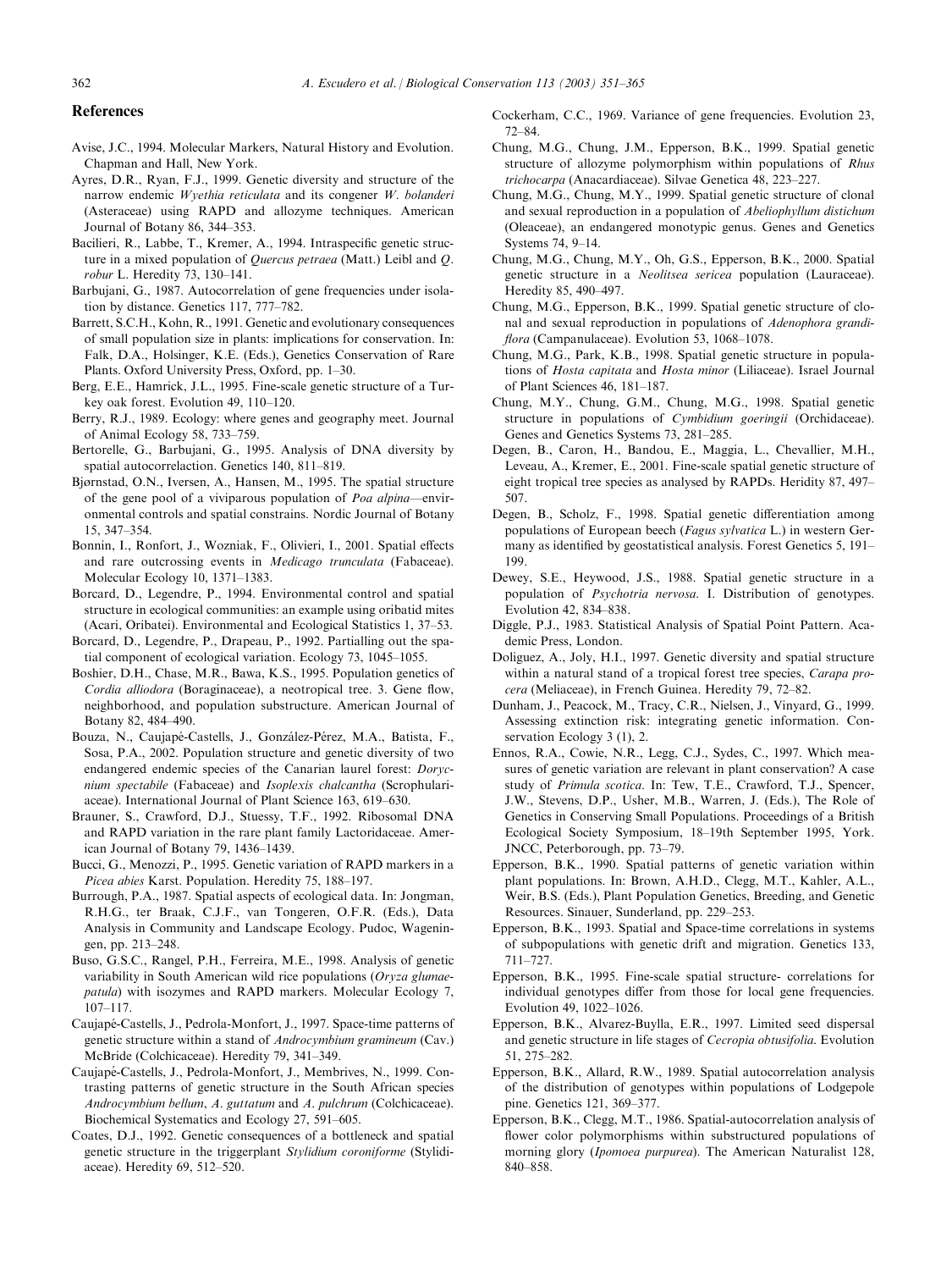- Epperson, B.K., Chung, M.G., 2001. Spatial genetic structure of allozyme polymorphisms within populations of Pinus strobus (Pinaceae). American Journal of Botany 88, 1006–1010.
- Epperson, B.K., Huang, Z., Li, T.Q., 1999. Measures of spatial structure in samples of genotypes for multiallelic loci. Genetical Research 73, 251–261.
- Epperson, B.K., Chung, M.G., Telewski, F.W., 2003. Spatial pattern of allozyme variation in a contact zone of Pinus ponderosa and P. arizonica (Pinaceae). American Journal of Botany 90, 25–31.
- Excoffier, L., Smouse, P.E., Quattro, J.M., 1992. Analysis of molecular variance inferred from metric distance among DNA haplotypes: application to human mitochondrial DNA restriction data. Genetics 131, 479–491.
- Falk, D.A., Holsinger, K.E., 1991. Genetics and Conservation of Rare Plants. Oxford University Press, Oxford.
- Fenster, C.B., Dudash, M.R., 1994. Genetic considerations for plant population restoration and conservation. In: Bowles, M.L., Whelan, C.J. (Eds.), Restoration of Endangered Species: Conceptual Issues, Planning, and Implementation. Cambridge University Press, Cambridge, pp. 34–62.
- Fleishnan, E., Launer, A.E., Switky, K.R., Yandell, U., Heywood, J., Murphy, D.D., 2001. Rules and exceptions in conservation genetics: genetic assessment of the endangered plant Cordylanthus palmatus and its implications for management planning. Biological Conservation 98, 45–53.
- Fortin, M.-J., Gurevitch, J., 1993. Mantel tests: spatial structure in field experiments. In: Scheiner, S.M., Gurevitch, J. (Eds.), Design and Analysis of Ecological Experiments. Chapmam, New York.
- Foster, P.F., Sork, V.L., 1997. Population and genetic structure of the West African rain forest liana Ancistrocladus korupensis (Ancistrocladaceae). American Journal of Botany 84, 1078–1091.
- Frankham, R., 1995. Inbreeding and conservation: a threshold effect. Conservation Biology 9, 792–799.
- Gabriel, K.R., Sokal, R.R., 1969. A new statistical approach to geographic variation analysis. Systematic Zoology 18, 259–278.
- Garnier, L.K.M., Durand, J., Dajoz, I., 2002. Limited seed dispersal and microspatial population structure of an agamospermous grass of West African savannahs, Hyparrhenia diplandra (Poaceae). American Journal of Botany 89, 1785–1791.
- Gauch, H.G., 1982. Multivariate Analysis in Community Ecology. Cambridge University Press, Cambridge.
- Geary, R.C., 1954. The contiguity ratio and statistical mapping. Incorp.Statist. 5, 115–145.
- Geburek, T., Tripp-Knowles, P., 1994. Genetic architecture in bur oak, Quercus macrocarpa (Fagaceae), inferred by means of spatial autocorrelation analysis. Plant Systematics and Evolution 189, 63– 74.
- Gömöry, D., Hynek, V., Paule, L., 1998. Delineation of seed zones for European beech (Fagus sylvatica L.) in the Czech Republic based on isozyme gene markers. Ann. Sci. For. 55, 425–436.
- Gömöry, D., Paule, L., 2001a. Spatial and microgeographical genetic differentiation of black alder (Alnus glutinosa Gaertn.) populations. Forest Ecology and Management 5529, 1–7.
- Gömöry, D., Paule, L., 2001b. Spatial structure and mating system in wild cherry (Prunus avium) population. Biologia, Bratislava 56, 117-123.
- Goudet, J., Raymond, T., de Mees, T., Rousset, F., 1996. Testing differentiation in diploid populations. Genetics 144, 1933–1940.
- Guerrant, E.O., 1996. Designing populations: demographic, genetic and horticultural dimensions. In: Falk, D.A., Millar, C.I., Olwell, M. (Eds.), Restoring Diversity. Strategies for Reintroduction of Endangered Plants. Island Press, Washington, pp. 171–207.
- Gustafson, E.J., 1998. Quantifying landscape spatial pattern: what is the state of the art? Ecosystems 1, 143–156.
- <span id="page-12-0"></span>Haase, P., 1995. Spatial pattern analysis in ecology based on Ripley's k-function: introduction and methods of edge correction. Journal of Vegetation Science 6, 575–582.
- Haig, S.M., 1998. Molecular contributions to conservation. Ecology 79, 413–425.
- Hamrick, J.L., Godt, M.J.W., 1990. Allozyme diversity in plant species. In: Brown, A.H.D., Clegg, M.T., Kahler, A.L., Weir, B.S. (Eds.), Plant Population Genetics, Breeding and Genetic Resources. Sinauer Associates, Sunderland, pp. 43–63.
- Hardy, O.J., Vekemans, X., 1999. Isolation by distance in a continuous population: reconciliation between spatial autocorrelation analysis and population genetic models. Heredity 83, 145–154.
- Hawkins, D.M., 1980. Identification of Outliers. Chapman and Hall, London.
- He, T., Rao, G., You, R., Ge, S., Hong, D., 2000. Spatial autocorrelation of genetic variation in three stands of Ophiopogon xylorrhizus (Liliaceae s.l.). Annals of Botany 86, 113–121.
- Hedrick, P.W., 1986. Genetic polymorphism in heterogeneous environments: a decade later. Annual Review of Ecology and Systematics 17, 535–566.
- Helenurm, K., Parsons, L.S., 1997. Genetic variation and the reintroduction of Cordylanthus maritimus ssp. maritimus to Sweetwater Marsh, California. Restoration Ecology 5, 236–244.
- Heun, M., Murphy, J.P., Phillips, T.D., 1994. A comparison of RAPD and isozyme for determining the genetic relationships among Avena sterilis L. accessions. Theoretical and Applied Genetics 87, 689–696.
- Heywood, J.S., 1991. Spatial analysis of genetic variation in plant populations. Annual Review of Ecology and Systematics 22, 335– 355.
- Holsinger, K.E., Gottlieb, L.D., 1991. Conservation of rare and endangered plants: priciples and prospects. In: Falk, D.A., Holsinger, K.E. (Eds.), Genetics and Conservation of Rare Plants. Oxford University Press, New York, pp. 195–208.
- Hossaert-Mckey, M., Valero, M., Magda, D., Jarry, M., Cuguen, J., Vernet, P., 1996. The evolving genetic history population of Lathyrus sylvestris: evidence from temporal and spatial genetic structure. Evolution 50, 1808–1821.
- Huenneke, L.F., 1991. Ecological implications of genetic variation in plant populations. In: Falk, D.A., Holsinger, K.E. (Eds.), Genetics and Conservation of Rare Plants. Oxford University Press, Nueva York.
- Jelinski, D.E., 1997. On genes and geography: a landscape perspective on genetic variation in natural plant populations. Landscape and Urban Planning 39, 11–23.
- Kalisz, S., Nason, J., Hanzawa, F.M., Tonsor, S.J., 2001. Spatial population genetic structure in Trillium grandiflorum: the roles of dispersal, mating, history, and selection. Evolution 55, 1560–1568.
- Kang, S.S., Chung, M.G., 1997. Spatial genetic structure in populations of Chimaphila japonica and Pyrola japonica (Pyrolaceae). Annales Botanici Fennici 34, 15–20.
- Kang, S.S., Chung, M.G., 2000. High levels of allozyme variation within populations and low allozyme divergence within and among species of Hemerocallis (Liliaceae). American Journal of Botany 87, 1634–1646.
- Knapp, E.E., Rice, K.J., 1996. Genetic structure and gene flow in Elymus glaucus (blue wildrye): implications for native grassland research. Restoration Ecology 4, 1–10.
- Knowles, P., 1991. Spatial genetic structure within two natural stands of black spruce (Picea mariana (Mill.) B.S.P.). Silvae Genetica 40, 13–19.
- Knowles, P., Grant, M.C., 1985. Genetic variation of lodgepole pine over time and microgeographical space. Canadian Journal of Botany 63, 722–784.
- Knowles, P., Perry, D.J., Foster, H.A., 1992. Spatial genetic structure in two tamarack (Larix laricina Du Roi K.Koch) populations with different establishment histories. Evolution 46, 572–576.
- Kudoh, H., Whigham, D.F., 1997. Microgeographic genetic structure and gene flow in Hibiscus moscheutos (Malvaceae) populations. American Journal of Botany 84, 1285–1293.
- Le Corre, V., Roussel, G., Zanetto, A.K.A., 1998. Geographical structure of gene diversity in Quercus petraea (Matt.) Liebl. III.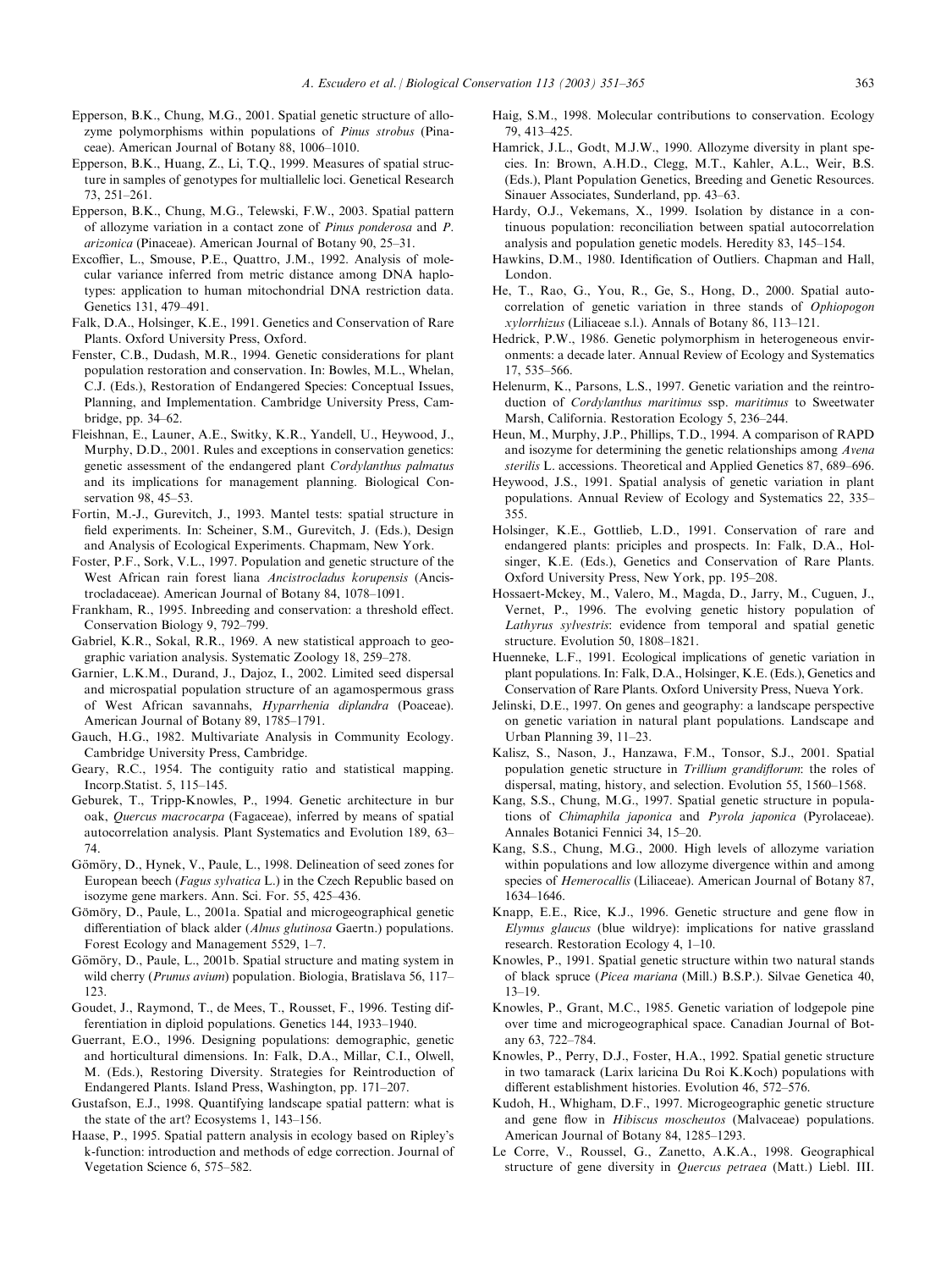Paterns of variation identified by geostatistical analyses. Heredity 80, 464–473.

- Legendre, P., 1993. Spatial autocorrelation: trouble or new paradigm? Ecology 74, 1659–1673.
- Legendre, P., Anderson, M.J., 1999. Distance-based redundancy analysis: testing multispecies responses in multifactorial ecological experiments. Ecological Monographs 69, 1–24.
- Legendre, P., Fortin, M.-J., 1989. Spatial patterns and ecological analysis. Vegetatio 80, 107–138.
- Legendre, P., Legendre, L., 1998. Numerical ecology. In: Anonymous Developments in Environmental Ecology. Elsevier, Amsterdam.
- Leonardi, S., Raddi, S., Borghetti, M., 1995. Spatial autocorrelation of allozyme traits in a Norway spruce (Picea abies) population. Canadian Journal of Forests Research 26, 63–71.
- Levin, S.A., 1992. The problem of pattern and scale in ecology. Ecology 73, 1943–1967.
- Loikart, G., England, P.R., 1999. Statistical analysis of microsatellite DNA data. Trends in Ecology and Evolution 14, 253–256.
- Loiselle, B.A., Sork, V.L., Nason, J., Graham, C., 1995. Spatial genetic structure of a tropical understory shrub, Psychotria officinalis (Rubiaceae). American Journal of Botany 82, 1420-1425.
- Loveless, M.D., Hamrick, J.L., 1984. Ecological determinants of genetic structure in plant populations. Annual Review of Ecology and Systematics 15, 65–95.
- Lynch, M., Milligan, B.G., 1994. Analysis of population genetic structure with RAPD markers. Molecular Ecology 3, 91–99.
- Maki, M., Masuda, M., 1993. Spatial autocorrelation of genotypes in a gynodioecious population of Chionographis japonica var. kurohimensis (Liliaceae). International Journal of Plant Science 154, 467–472.
- Maki, M., Masuda, M., 1994. Spatial genetic structure within two populations of a self-incompatible perennial, Chionographis japonica var. japonica (Liliaceae). Journal of Plant Research 107, 283-287.
- Maki, M., Yahara, T., 1997. Spatial structure of genetic variation in a population of the endangered plant Cerastium fischerianum var. molle (Caryophyllaceae). Genes and Genetics Systems 72, 239–242.
- Mantel, N., 1967. The detection of disease clustering and a generalizated regression approach. Cancer Research 27, 209–220.
- Martín, C., González-Benito, M.E., Iriondo, J.M., 1999. The use of genetic markers in the identification and characterization of three recently discovered populations of a threatened plant species. Molecular Ecology 8, S31–S40.
- McCue, K.A., Buckler, E.S., Holtsford, T.P., 1996. A hierarchical view of genetic structure in the rare annual plant Clarkia springvillensis. Conservation Biology 10, 1425–1434.
- McCune, B., 1997. Influence of noisy environmental data on canonical correspondence analysis. Ecology 78, 2617–2623.
- Merzeau, D., Comps, B., Thiébaut, B., Cuguen, J., Letouzey, J., 1994. Genetic structure of natural stands of Fagus sylvatica L. (beech). Heredity 72, 269–277.
- Michaud, H., Toumi, R., Lumaret, R., Li, T.X., Romane, F., Di Giusto, F., 1995. Effect of geographical discontinuity on genetic variation in Quercus ilex L. (holm oak). Evidence from enzyme polymorphism. Heredity 74, 590–606.
- Montalvo, A.M., Conard, S.G., Conkle, M.T., Hodgskiss, P.D., 1997. Population structure, genetic diversity, and clone formation in Quercus chrysolepis (Fagaceae). American Journal of Botany 84, 1553–1564.
- Moran, P.A.P., 1950. Notes on continuous stocastic phenomena. Biometrika 37, 17–23.
- Nei, M., 1973. Analysis of gene in subdivided populations. Proceedings of the National Academy of Sciences of the United States of America 70, 3321–3323.
- Nesbitt, K.A., Potts, B.M., Vaillancourt, R.E., West, A.K., Reid, J.B., 1995. Partitioning and distribution of RAPD variation in a forest tree species, Eucalyptus globulus (Myrtaceae). Heredity 74, 628–637.
- <span id="page-13-0"></span>Nevo, E., Beiles, A., Kaplan, D., Golenberg, E.M., Olsvig-Whittaker,

L., Naveh, Z., 1986. Natural selection of allozyme polymorphisms: a microsite test revealing ecological genetic differentiation in wild barley. Evolution 40, 13–20.

- Oden, N.L., Sokal, R.R., 1986. Directional autocorrelation: an extension of spatial correlograms to two dimensions. Systematic Zoology 35, 608–617.
- Okland, R.H., Eilertsen, O., 1994. Canonical correspondence analysis with variation partitioning: some comments and an application. Journal of Vegetation Science 5, 117–126.
- Palmer, M.W., 1993. Putting things in even better order, the adventages of canonical correspondence analysis. Ecology 74, 2215–2230.
- Pannatier, Y., 1996. VARIOWIN: Software for spatial Data Analysis in 2D. Springer-Verlag, New York.
- Pavlik, B.M., 1996. Defining and measuring success. In: Falk, D.A., Millar, C.I., Olwell, M. (Eds.), Restoring Diversity. Strategies for Reintroduction of Endangered Plants. Island Press, Washington.
- Pavlik, B.M., Nickrent, D.L., Howald, A.M., 1993. The recovery of an endangered plant. I. Creating a new population of Amsinckia grandiflora. Conservation Biology 7, 510–526.
- Peakall, R., Beattie, A.J., 1995. Does ant dispersal of seeds in Sclerolaena diacantha (Chenopodiaceae) generate local spatial structure? Heredity 75, 351–361.
- Perry, D.J., Knowles, P., 1991. Spatial genetic structure within three sugar maple (Acer saccharum Marsh.) stands. Heredity 66, 137–142.
- Piazza, A., Menozzi, P., Cavalli-Sforza, L., 1981. The making and testing of geographic gene-frequency maps. Biometrics 37, 635–659.
- Pigliucci, M., Barbujani, G., 1991. Geographical patterns of gene frequencies in Italian populations of Ornithogalum montanum (Liliaceae). Genetical Research 58, 95–104.
- Podani, J., 1989. New combinatorial clustering methods. Vegetatio 81, 61–77.
- Podani, J., Czarán, T., 1997. Individual-centered analysis of mapped point patterns representing multispecies assemblages. Journal of Vegetation Science 8, 259–270.
- Reusch, T.B.H., Hukriede, W., Stam, W.T., Olsen, J.L., 1999. Differentiation between clonal growth and limited gene flow using spatial autocorrelation of microsatellites. Heredity 83, 120–126.
- Ripley, B.D., 1976. The second-order analysis of stationary processes. Journal of Applied Probability 13, 255–266.
- Rossetto, M., Weaver, P.K., Dixon, K.W., 1995. Use of RAPD analysis in devising conservation strategies for the rare and endangered Grevillea scapigera (Proteaceae). Molecular Ecology 4, 321–329.
- Rossi, R.E., Mulla, D.J., Journel, A.G., Franz, E.H., 1992. Geostatistical tools for modeling and interpreting ecological spatial dependence. Ecological Monographs 62, 277–314.
- Sarthou, C., Samadi, S., Boisselier-Dubayle, M.-C., 2001. Genetic structure of the saxicole Pitcairnia geyskesii (Bromeliaceae) on inselbergs in French Guiana. American Journal of Botany 88, 861–868.
- Schaal, B.A., 1975. Population structure and local differentiation in Liatris cylindracea. The American Naturalist 109, 511–528.
- Schemske, D.W., Husband, B.C., Ruckelshaus, M.H., Goodwillie, C., Parker, I.M., Bishop, J.G., 1994. Evaluating approaches to the conservation of rare and endangered plants. Ecology 75, 584–606.
- Schnabel, A., Hamrick, J.L., 1990. Organization of genetic diversity within and among populations of Gleditsia triacanthos (Leguminosae). American Journal of Botany 77, 1060–1069.
- Schnabel, A., Laushman, R.H., Hamrick, J.L., 1991. Comparative genetic structure of two coocurring tree species, Maclura pomifera (Moraceae) and Gleditsia triacanthos (Leguminosae). Heredity 67, 357–364.
- Shapcott, A., 1995. The spatial genetic structure in natural populations of the Australian temperate rainforest tree Atherosperma moschatum (Labill.) (Monimiaceae). Heredity 74, 28–38.
- Slatkin, M., 1985. Gene flow in natural populations. Annual Review of Ecology and Systematics 16, 393–430.
- Slatkin, M., Arter, H.E., 1991. Spatial autocorrelation methods in population genetics. The American Naturalist 138, 499–517.